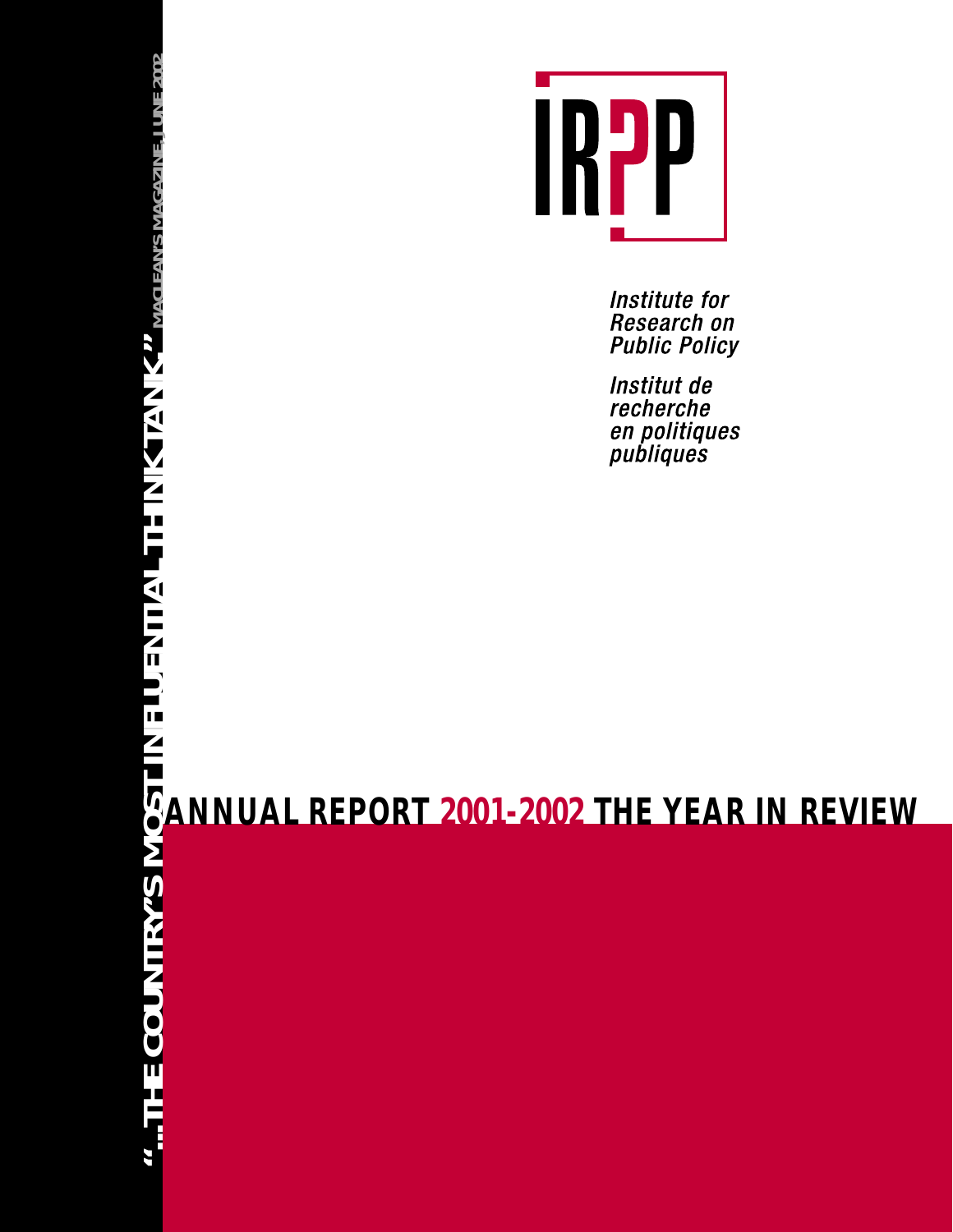Founded in 1972, the Institute for Research on Public Policy is an independent, national, non-profit organization. ■ The IRPP seeks to improve public policy in Canada by generating research, providing insight and sparking debate that will contribute to the public policy decision-making process and strengthen the quality of the public policy decisions made by Canadian governments, citizens, institutions and organizations. -The IRPP's independence is assured by an endowment fund, to which federal and provincial governments and the private sector have contributed.

# **MISSION AND MANDATE**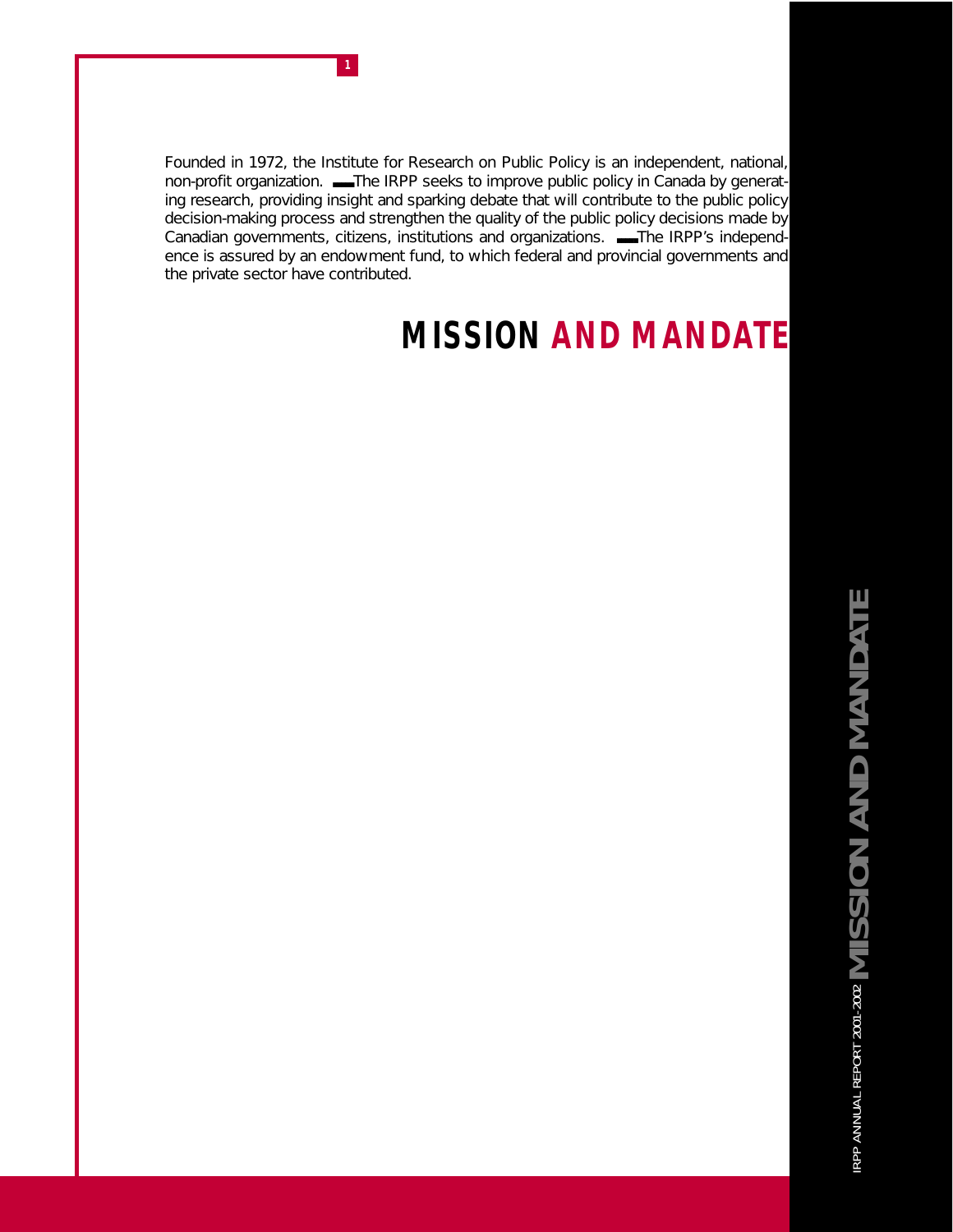# **REPORT OF THE CHAIR OF THE BOARD OF DIRECTORS**

**2**

y first year as Chair of the [Board of Directors](http://www.irpp.org/about/index.htm) was both fascinating and a revelation. I saw close-up the incredibly varied research done by the IRPP and the immense dedication of its researchers and research directors. The quality and quantity of the Institute's output was astonishing. It is my pleasure to introduce this annual report of the IRPP's accomplishments and, more importantly, the outline of its upcoming research projects. ——But first, I regret to have to report that one of our most dedicated board members, Rollie Lutes of Fredericton, died on February 8, 2002. He contributed a great deal to our deliberations at the board level and he was the Chair of our audit committee, a task he carried out with diligence and distinction. He will be sadly missed.  $\blacksquare$ To honour Rollie, the board has created the Roland J. Lutes Memorial Award. It will be awarded by the board to an individual who has served the IRPP in a volunteer capacity, in a fashion so extraordinary as to merit special recognition. Diane Hanson, Rollie's widow, made the inaugural presentation of the award to Ronald Ritchie at the IRPP 30<sup>th</sup> Anniversary Dinner, held in May 2002. Thirty years ago, Mr. Ritchie (then a Senior Vice-President of Imperial Oil) developed much of the framework and substance that inspired the creation of the IRPP, in a report he submitted at the request of the Privy Council Office.

> Other changes to the board include two departures, two new board members and a new IRPP member. — Stephen Harper, whose contributions at board meetings and advice on research matters were always insightful, resigned to enter active politics. All members of the board, especially those of us who have served in public life, wish him well. Desmond Morton, a distinguished Canadian historian and the first director of the McGill Institute for the Study of Canada, has served his term as an IRPP member from a compatible organization. His advice was always valuable, and the IRPP hopes he will continue to be available to provide wise counsel. ——We welcomed to the board in June 2002 Kiki Delaney and Philip Orsino. Ms. Delaney has made a successful career in the financial services sector and now heads her own company in Toronto, Delaney Capital Management. Mr. Orsino is the President and Chief Executive Officer of one of Canada's most forward-thinking, international companies, Masonite International Corporation, formerly Premdor Inc. And the Honourable Barbara McDougall, P.C., LL.D., President and CEO of the Canadian Institute of International Affairs, joins us as an IRPP member from a compatible organization. She brings to the IRPP Board immense experience in foreign policy as a former Foreign Affairs Minister and Member of Parliament.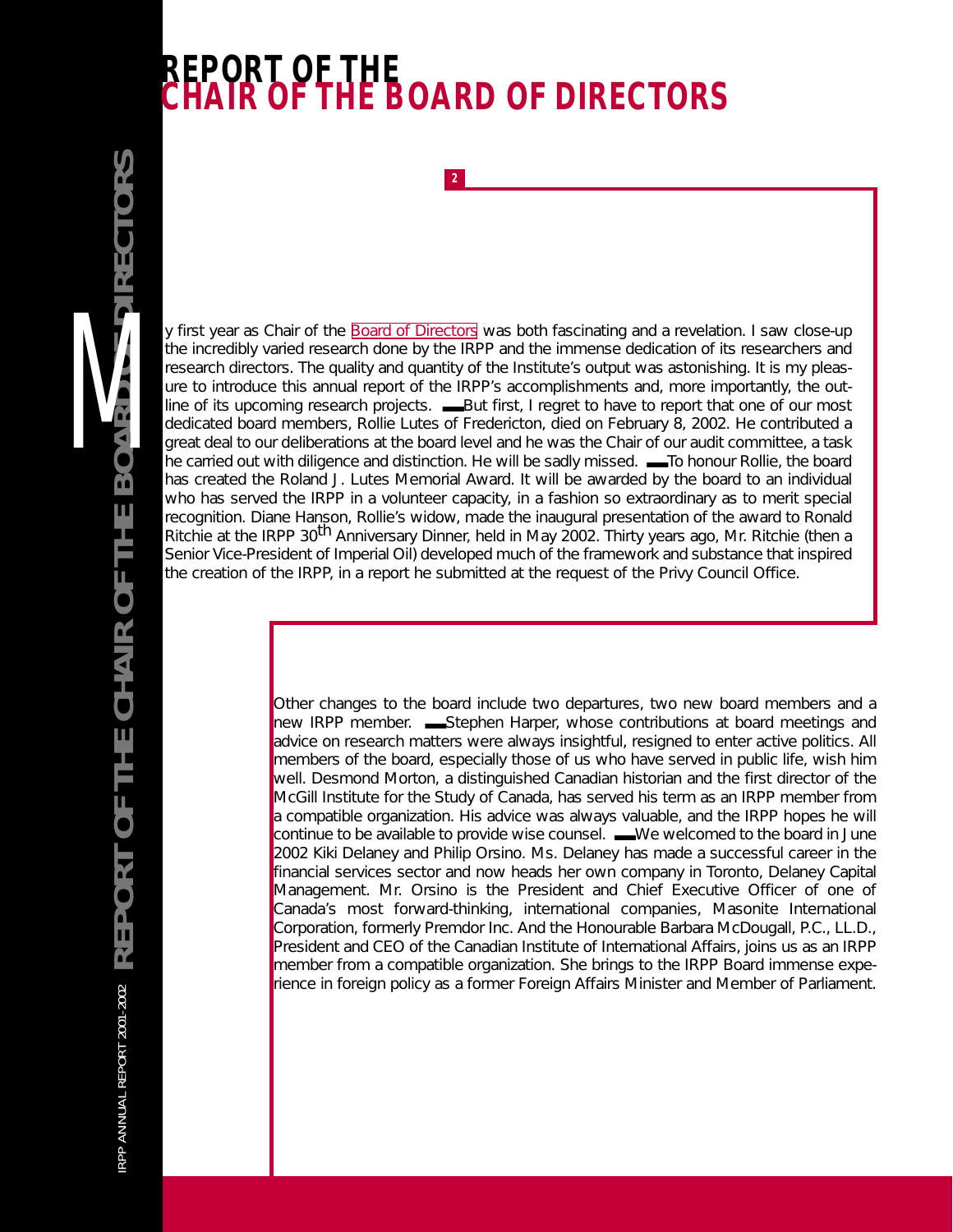Our *raison d'être* is to produce research that informs and improves Canadian public policy. Our cornerstone is relevancy, a starting point the IRPP has built on for 30 years. Envisioned as a "source of ideas" for more effective government, the Institute was established in the turbulence of the early 70s. The 80s and the end of the Cold War led to a global rethinking of political and economic strategies; the IRPP was there to help guide Canadian policy-makers. Throughout the 90s as Canadians focused on regional concerns like Western alienation, Quebec sovereignty and a declining Atlantic economy, the IRPP provided a forum for informed debate. In February 2000, the IRPP adopted a new research agenda to ensure the course of its core areas of research — social justice, economic diversity and success, federalprovincial relations — remained relevant in the new millennium.  $\blacksquare$ Then came September 11, 2001. Again, the IRPP adapted: As you read about the Institute's current and upcoming research, you will see topics relating to military interoperability, defence spending, border security, a North American security perimeter and Canada's immigration policy. To delve into these new areas while maintaining the quality of ongoing research speaks volumes about the IRPP's determination to be *the* source for Canadian policy-makers.

**3**

On behalf of the board, I thank the President and his colleagues on staff for their energetic and imaginative work. Hugh Segal's enthusiasm and knowledge of the country and its people, from academics to political, business and labour leaders, has led the Institute in new directions and made it better known to a broader Canadian community. A look at the IRPP website — [www.irpp.org](http://www.irpp.org) — gives one an understanding of the breadth of the Institute's research activities.  $\blacksquare$ As new thematics on continental integration, immigration and national security get underway, I look forward to the insights of the IRPP's upcoming work.

**BOB RAE** *Chair of the Board of Directors*

IRPP ANNUAL REPORT 2001-2002 **REPORT OF THE CHAIR OF THE BOARD OF DIRI**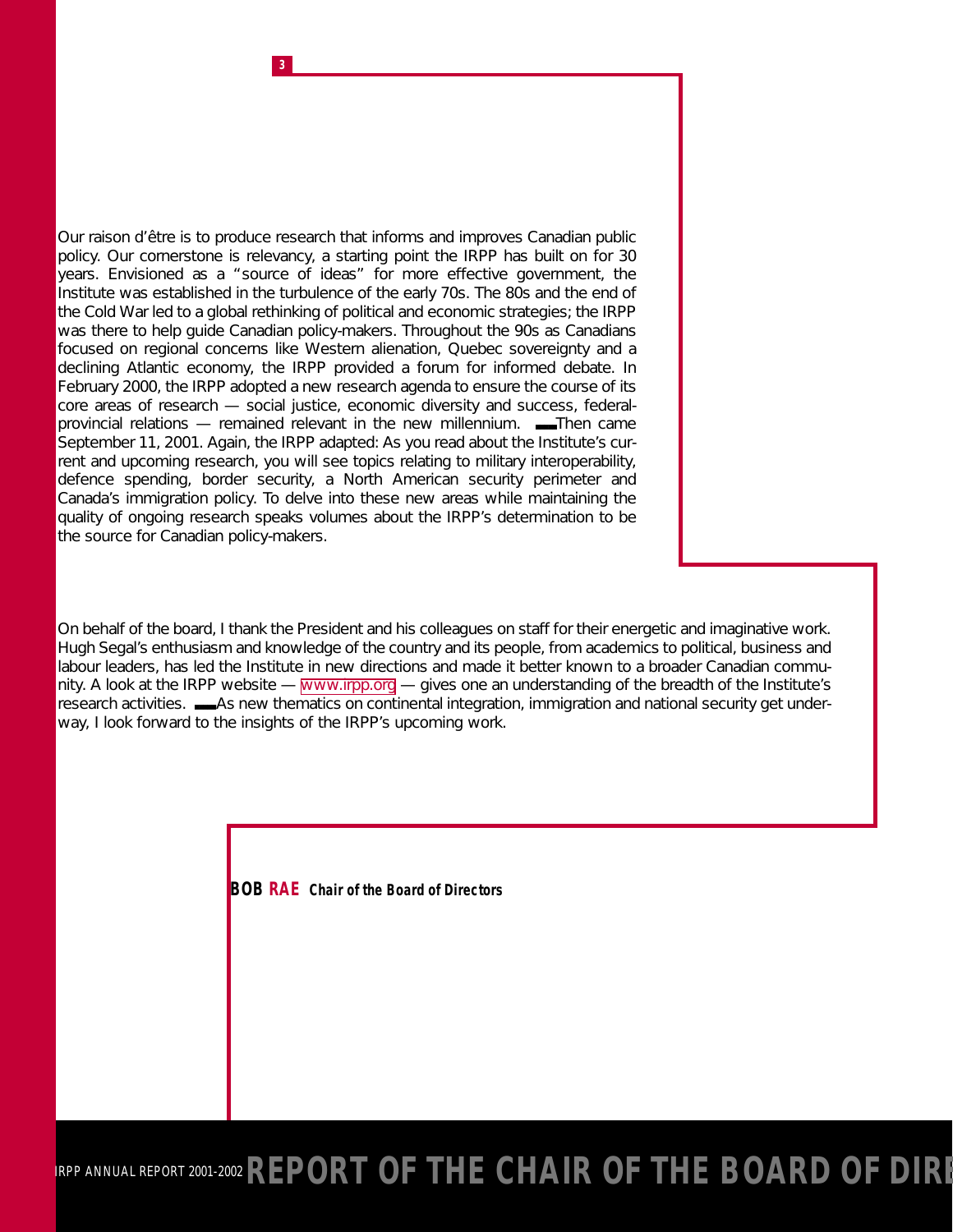## **PRESIDENT'S REPORT 2001-2002**

he mandate of the IRPP, this year and every year, cannot be fulfilled without the extraordinary efforts of the IRPP's research and support staff, as well as contributions from fellows, scholars and our Board of 1<br>
Directors are mandate of the IRPP, this year and every year, cannot be fulfilled<br>
without the extraordinary efforts of the IRPP's research and support<br>
staff, as well as contributions from fellows, scholars and our Boar

**4**

**NEW FACES, NEW POSITIONS** I am happy to introduce to the research team two new research directors and one visiting fellow. ■■■■■Geneviève Bouchard, Research Director in Governance, replaced Paul Howe, now an assistant professor at the University of New Brunswick. Ms. Bouchard will helm the IRPP's new research program on immigration and refugee policy. ■■■■■Sarah Fortin was named Research Director in Social Policy, replacing Carole Vincent. Ms. Fortin has served the IRPP as a research analyst since 1997 and is presently directing the *Social Union* and the *Family Policy* research programs. — In the winter of 2002, Alain-G. Gagnon, Director of McGill University's Centre des Études sur le Québec, joined the IRPP as a visiting fellow. He will be studying aspects of citizenship and is co-editing a new IRPP book, *The Institutional Accommodation of Diversity,* to be published in 2003.  $\blacksquare$  am sure their work will greatly enhance the IRPP's contributions to the public policy debate.

**NATIONAL RECOGNITION** The ever-changing policy environment represents a continuing challenge to the Institute as well as to all Canadians. The IRPP has been able to react to this dynamic environment while remaining true to its mandate by enhancing the policy process with contributions that were well-received and recognized throughout Canada. Indeed, the Institute was nominated for and won several prizes in recognition of its contributions to public policy research. ——For their study of the effects of taxation on Canadian families, Carole Vincent, former IRPP research director and now senior research associate at the Social Research & Demonstration Corporation, and Frances Woolley, associate professor of economics at Carleton University, won the prestigious **Doug Purvis Memorial Award in Canadian Economics** in October 2001. Their *Choices* study entitled *Taxing Canadian Families: What's Fair, What's Not* was released by the IRPP in July 2000 as part of its *Family Policy* research project. This annual award is given for the best piece of writing in Canadian public economic policy. — Senior economist Daniel Schwanen was awarded in December 2001 the Policy Research Initiative's **Outstanding Research Contribution Award** for his study on culture and trade policy, entitled *A Room of Our Own: Cultural Policies and Trade Agreements*. In this *Choices* study, part of the IRPP's *Managing Global Linkages* research program, Schwanen examines the effectiveness of Canada's cultural policy in an era of trade liberalization. ■■■■■Finally, IRPP Senior Fellow Donald Savoie's book *Pulling Against Gravity: Economic Development in New Brunswick During the McKenna Years,* published by the IRPP in July 2001, was shortlisted in April 2002 for the 2001/2002 **Donner Prize** for the best book on Canadian public policy. The shortlisted books were chosen from a field of 69 submissions and cover a broad spectrum of policy issues.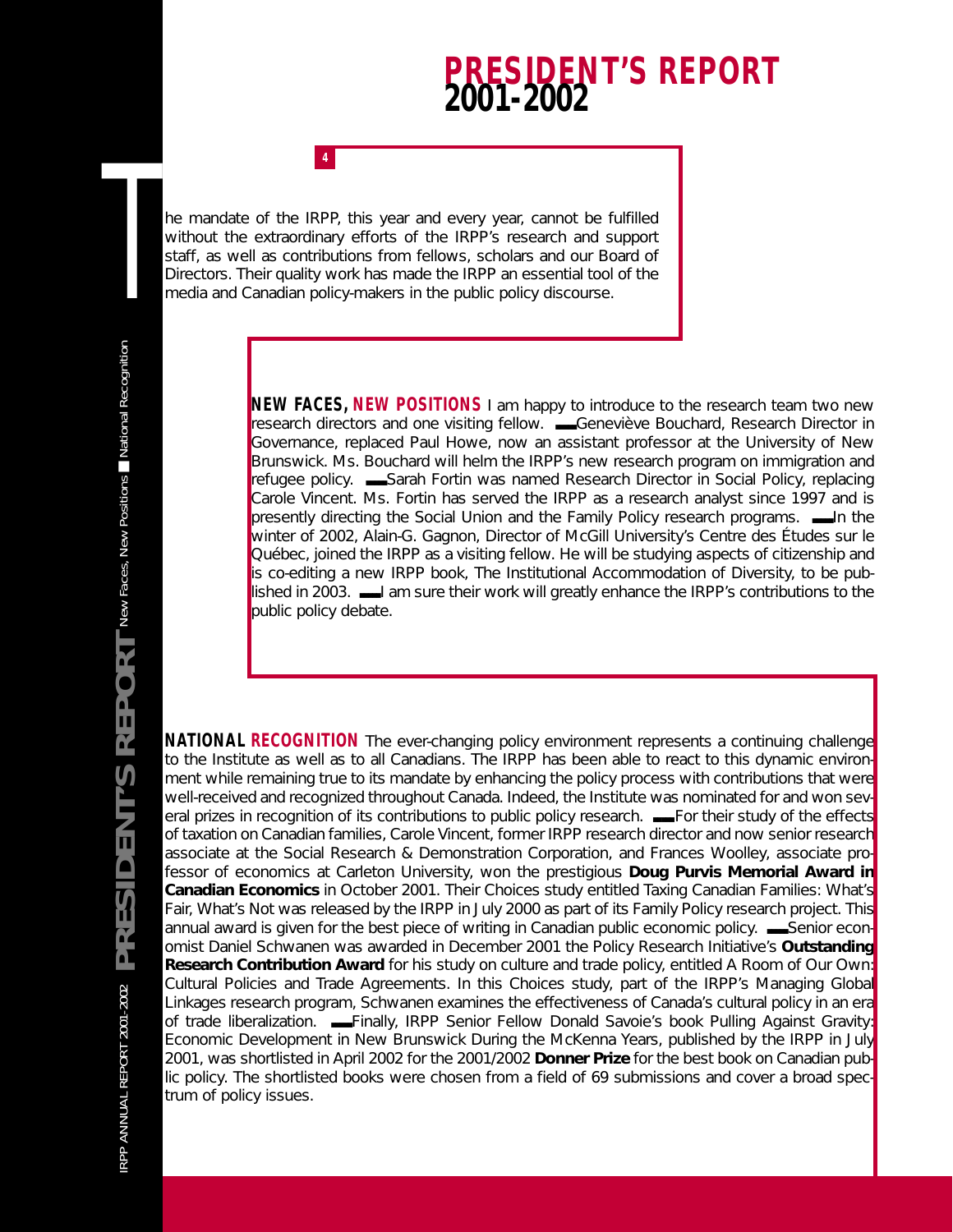**WHERE WE ARE GOING: THE IRPP'S RESEARCH MANDATE** For 30 years the IRPP's mission has been to present new policy ideas and analysis to help Canadians make effective public policy choices based on informed debate. Since its founding, the Institute has contributed to that debate through independent, non-partisan research. In the past few years the policy research environment has seen significant changes. Thus, in 1999, in an effort to adapt its mission and research agenda, the IRPP conducted an internal review and a series of external consultations to help identify the challenges and opportunities and set a new strategic course for the Institute.  $\blacksquare$ Following this review process, the Board of Directors approved a strategic plan that called for an integrated and interdisciplinary focus on one core question:

**5**

*WHAT ARE THE CHOICES CANADA MUST MAKE IN ORDER TO OPTIMIZE AND INTEGRATE ECONOMIC PERFORMANCE AND SOCIAL PROGRESS IN THE FACE OF RAPID GLOBAL CHANGE, AND HOW CAN THESE CHOICES BEST BE MADE?*

This question, framed here in the Canadian context, echoes the concerns of the governments of most industrialized countries as they strive to achieve the right balance in their efforts to improve social justice, promote economic dynamism and preserve social cohesion.  $\blacksquare$ Canada's economic performance and social progress have always been at the heart of the IRPP's research agenda. The research mandate adopted in February 2000 not only builds on these principles but also focuses on the linkages between them in order to identify policies that will maximize the opportunities and well-being of Canadians and further Canada's success as a dynamic and productive economy.  $\blacksquare$ Specifically, the IRPP research agenda is meant to highlight priorities in economic and social policies, as well as the relationships between these and broader issues of domestic and international governance. Canadian efforts to promote economic growth and social progress depend on effective democratic institutions and widespread political participation. The Institute's governance program focuses on these important underpinnings of sound public policy.

> Other features of our mandate include: ■ A multidisciplinary approach: The issues facing Canada in the coming decades will not be easily pigeonholed into traditional academic disciplines. Experts in economics, political science, sociology and philosophy, among other disciplines, have been invited to contribute to our research initiatives. ■ Collaboration with other organizations: The Institute has collaborated or is currently collaborating with other organizations on a number of initiatives: the Canadian Policy Research Networks; CBC Newsworld and the Cable Public Affairs Channel (CPAC); the Centre for the Study of Living Standards; the McGill Centre for the Study of Quebec; the Saskatchewan Institute for Public Policy; the Centre for the Study of Democracy at Queen's; the Ecole national d'administration publique, in Montreal; the School of Public and Community Affairs at Concordia; the School of Public Administration at Dalhousie; the Centre for the Study of Regional Development at the University of Moncton and others. ■ A strong commitment to a mix of short-, medium- and long-term research activities: This ensures a balance between our commitment to contemporary public policy discussions and effective execution of our public education and research dissemination role. Thus, in January 2000 the Institute inaugurated a new "working lunch" tradition and launched a new series of discussion papers entitled *[Policy Matters](http://www.irpp.org/pm/index.htm)*, which give our research staff and associates the flexibility needed to address specific issues in a timely fashion. But, the IRPP will continue to rely on [monographs](http://www.irpp.org/books/index.htm), peer-reviewed *[Choices](http://www.irpp.org/choices/index.htm)* papers and its monthly magazine, **[Policy Options](http://www.irpp.org/po/index.htm)**, to disseminate its research findings.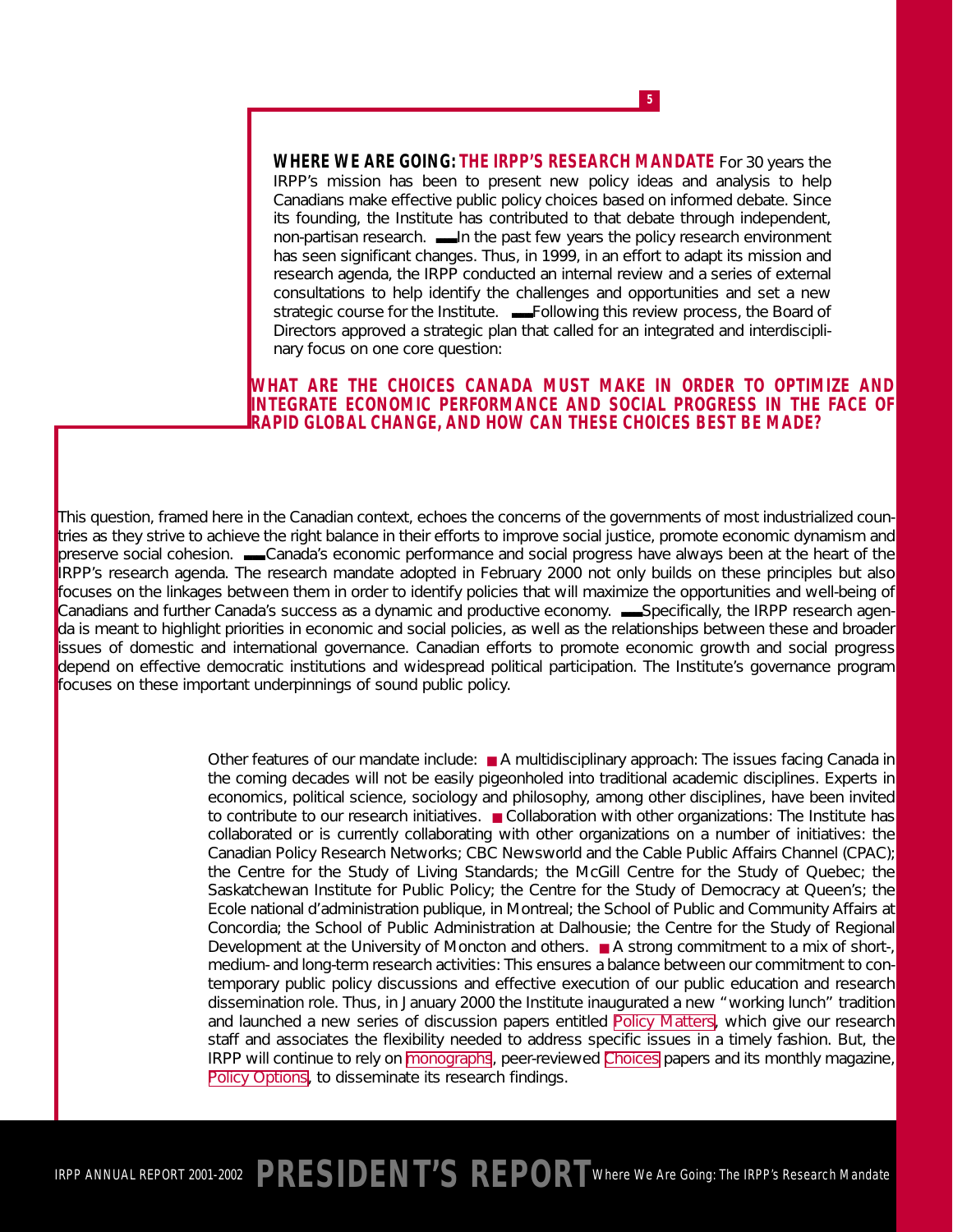**GOVERNANCE PROJECTS** An important area of our research is to examine the challenges of domestic and international governance. Canadian efforts to promote economic dynamism and social progress depend on effective democratic institutions and widespread political participation. The Institute's governance program focuses on these important underpinnings of sound public policy, centering on the question "How should our governance structures be organized to make the right choices in the face of rapid social change?"

> *The Art of the State Symposium* Canadian policy-makers have to come to grips with the need for new modes of governance in the context of a changing global order. Indeed, it has now become trite to write that the pace of change in society has accelerated dramatically in recent years. It is apparent, even to the most casual observer, that traditional public policy solutions may no longer be appropriate or effective.  $\blacksquare$ In many ways, this is uncharted territory; it requires innovative thinking and solutions. Thus, a symposium entitled *The Art of the State* will now take place biennially to look at the impact of democratic, economic and technological forces on governance and to explore how Canada and its regions can best meet these new challenges.  $\blacksquare$ The first symposium, which was organized and chaired by the IRPP Senior Scholar Tom Couchene and the IRPP Senior Fellow Donald Savoie, took place on October 12 and 13, 2001, at the Château Montebello. The event, which gathered a select group of highly regarded academics, experts and practitioners to explore the challenges of *Governance in a World Without Frontiers,* was a great success. The papers commissioned as part of this project as well as some of the presentations will be published in an edited volume, planned for December 2002.

**6**

**Back to the Table: A New Social Union for 2002?** The Social Union Framework Agreement signed in February 1999 by the federal, provincial (except Quebec) and territorial governments, is a time-bound, administrative document that was meant to establish new ground rules to improve intergovernmental processes and clarify responsibilities in the area of social policy. Given the three-year deadline for review stated in the Agreement, the IRPP has invited a number of experts to examine the terms and the implementation of the SUFA in order to determine whether it provides a satisfactory framework to improve the functioning of the Canadian social union. Has the SUFA contributed to more harmonious intergovernmental relations in the development of social policy? Is it a viable arrangement given the non-participation of one of its partners? Should the SUFA be renewed, and if so, under what conditions? ——Seven studies were commissioned as part of this project, including two of a more general nature on recent changes in the federal government's approach to social policy, and an assessment of the European experience in establishing the foundations of its own social union. Five of the papers related to the SUFA review were published as *Policy Matters* papers this year. All of the papers will be included in an edited volume to be published in 2003.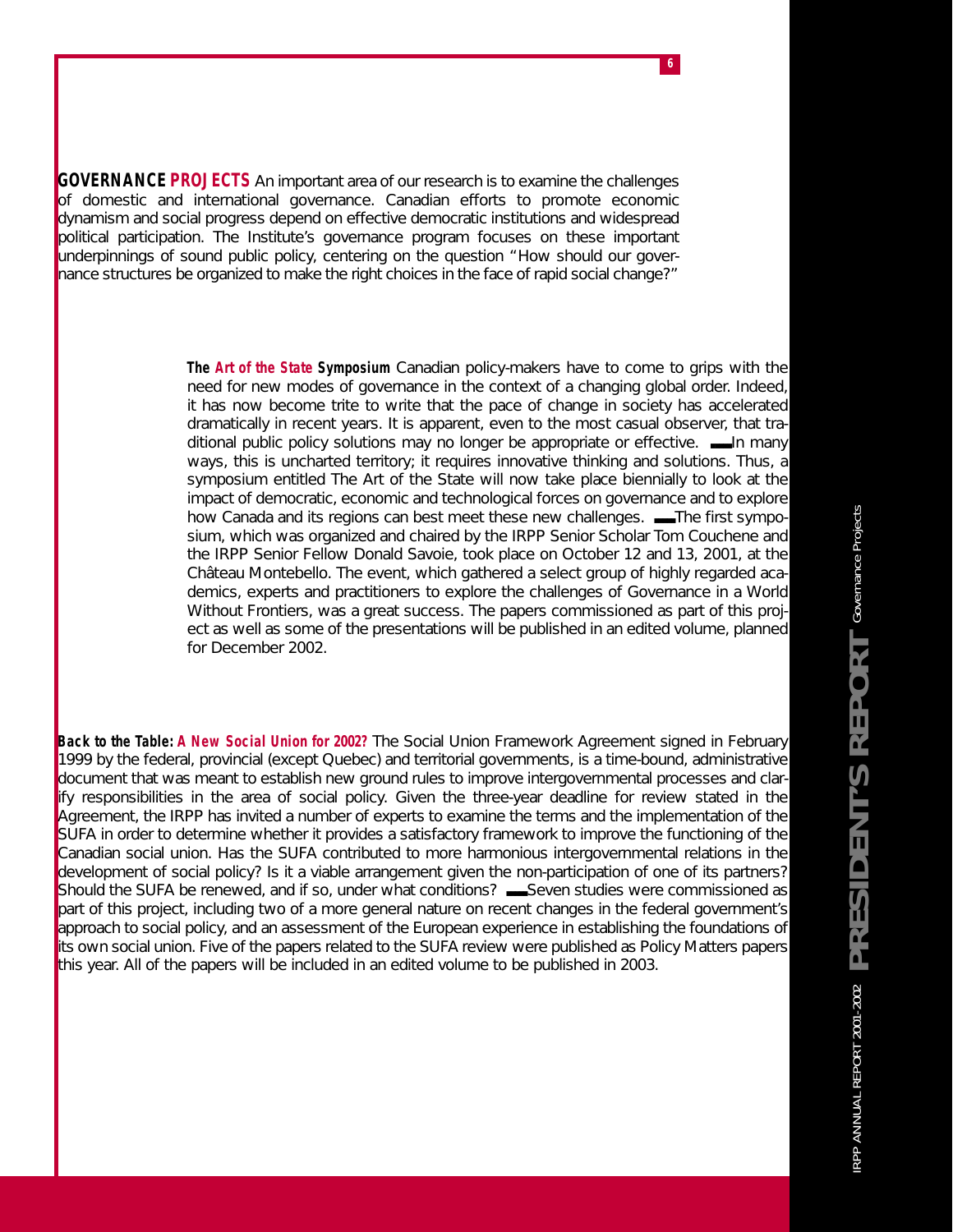**A NEW FOCAL POINT** Public policy took on a different tenor for Canada and the rest of the world after the tragic events of September 11. In 2002-2003 the IRPP will explore issues newly relevant in this changed environment through ongoing and new research initiatives on national defence, immigration and citizenship.

**7**

*Revisiting Canada's Immigration Policy Post-September 11* In the immediate aftermath of September 11, issues of national security rose to the top of the Canadian political agenda. Agencies, laws and regulations, concerned with security, customs, immigration and even financial assets, have all come under great scrutiny, with Canadian immigration policy and its effectiveness in controlling entry of unwanted migrants being front and center. Critics have suggested that the Canadian immigration system has been too lax and generous and must now be seriously re-examined in an effort to restore not only the confidence of the Canadian public but that of our neighbour to the south as well. This in turn has sparked a more widespread debate over the ability of the current system to meet its stated humanitarian and economic goals while contributing to shared security objectives. Given the importance of this debate and its broad ramifications for economic and social policy and its governance implications, the IRPP has undertaken an extensive research agenda on Canada's immigration and refugee policy. The main focus will be on the concerns associated with issues of sovereignty versus economic integration, security and border controls and reconciling humanitarian and economic policy goals.

*National Security and Interoperability* Further to last year's IRPP conference on the *Challenges to Governance: Military Intervention Abroad and Consensus at Home*, and the approval of a new thematic on National Security and Military Interoperability in June of 2001, the IRPP co-sponsored and participated in a workshop organized by the Centre for Defence and Security Studies of the University of Manitoba. Held in Gimli, Manitoba, on October 18-21, 2001, the workshop, entitled *The Canadian-American Defence Relationship: What Next?* featured the presentation of several papers by Canadian and American experts on current defense and security issues. These were subsequently published in a special issue of *Policy Options* (April 2002). **■**The first two of a series of *Choices* and *Policy Matters* studies commissioned under this research program were also published in recent months: *Sailing in Concert: The Politics and Strategy of Canada-US Naval Interoperability*, by Joel Sokolsky (Royal Military College of Canada), published in May 2002, and *Canada and Military Coalitions: Where, How and with Whom?,* by Douglas Bland (Queen's University), published in February 2002. The remaining papers in this series are to be published during the current year.

## IRPP ANNUAL REPORT 2001-2002 **PRESIDENT'S REPORT** *A New Focal Point*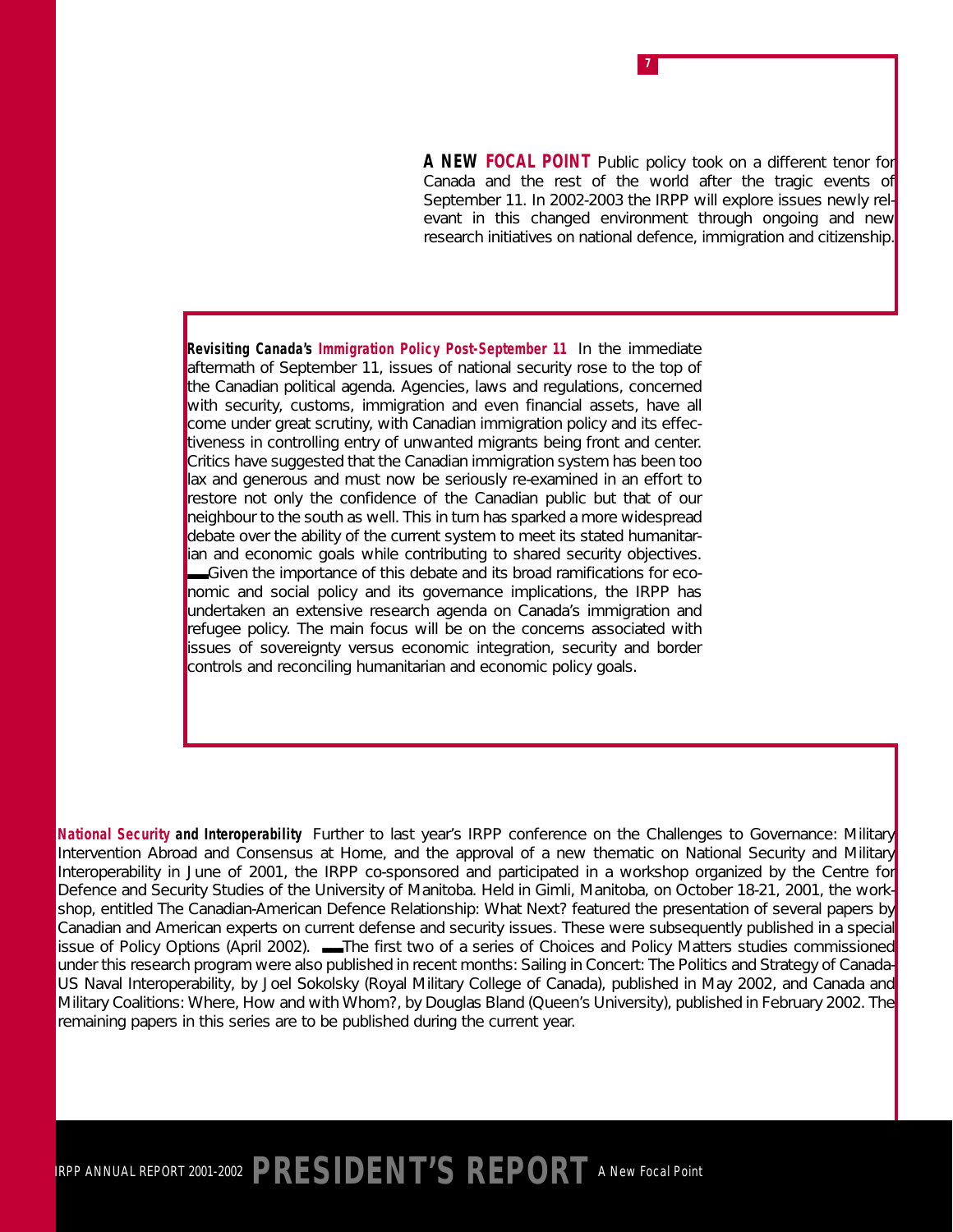**NEXUS PROJECTS** Canada's economic performance and social progress have always been at the heart of the IRPP's research agenda. The research mandate adopted in 2000 continues to focus on these policy areas, but more so on the linkages between them in order to identify the policy priorities necessary to both maximize the opportunities and well-being of Canadians *and* reap the benefits of a dynamic and productive economy. Increasingly, political leaders, academics and practitioners are coming to understand that in order to realize any lasting impact from economic liberalization and democratization programs, fundamental progress must be made simultaneously on the social, political and economic fronts.

IRPP ANNUAL REPORT 2001-2002  $PRESE$  IDENT'S REPORT Nexus Projects IRPP ANNUAL REPORT 2001-2002 **PRESIDENT'S REPORT** *Nexus Projects*

**Linkages Between Economic Growth and Inequality** In recent years, there has been renewed interest in the impact of inequality on economic growth and the effect of economic growth on the income distribution. To shed light on these relationships in a Canadian context, the IRPP has undertaken, in conjunction with the Centre for the Study for Living Standards (CSLS), an extensive research program to investigate the linkages between economic growth and inequality. ■■Ten papers which were initially presented at the IRPP-CSLS conference, *Linkages Between Economic Growth and Inequality*, held in Ottawa on January 26 and 27, 2001, will be published in a special issue of *Canadian Public Policy*.

> **The Review of Economic Performance and Social Progress** As part of its Nexus research initiative, the Institute now produces in conjunction with the Centre for the Study of Living Standards (CSLS) an annual journal, *The Review of Economic Performance and Social Progress*. It examines a wide range of issues related to economic performance and social progress in Canada and other countries from a multi-disciplinary perspective, and explores the causal linkages between economic and social outcomes. The goal of this project is to publish non-technical articles on the state of knowledge on a selected theme in a format that is accessible to a wider audience including students, policy-makers and the general public. **■■**The inaugural issue, which is subtitled *The Longest Decade: Canada in the 1990*s, (released in May 2001), focuses on the impact of that turbulent decade on the economic and social well-being of Canadians. The second issue, *Productivity and Social Progress in Canada: Perspectives and Prospectives*, will examine the linkages between productivity and various measures of social progress in Canada and investigate the social determinants of productivity.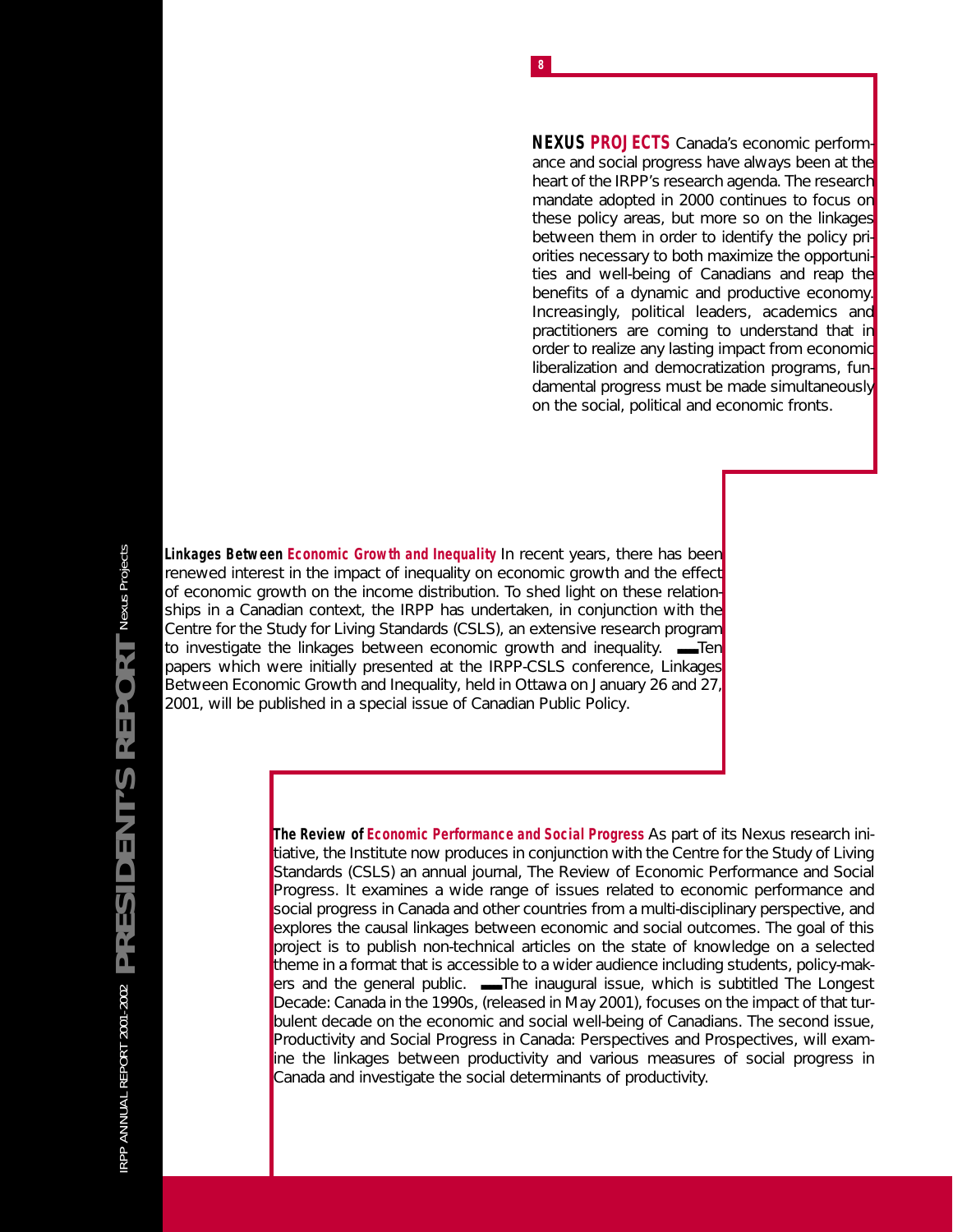*Health and Public Policy* Following up on the work and report of the IRPP Task Force on Health Care (released September 2000), the IRPP has undertaken a number of specific research projects and initiatives in an effort to foster greater public debate on selected strategic issues prior to the release of the findings and recommendations of the Standing Senate Committee on Social Affairs, Science and Technology and the Romanow Commission. ■■■■■The first paper in this series, entitled *What is the Best Public-Private Model for Canadian Health Care?*, by Kieke Okma (Queen's University and Dutch Ministry of Health), was published in May 2002. Three more papers will be published in the months to come. ■ As part of this research program, the IRPP also co-sponsored a conference entitled *A Patients' Bill of Rights for Ontario?* This event, presented by the Faculty of Law of the University of Toronto in October 2001 as part of the Second Annual Health Law Day, brought together lawyers and academics to discuss one of the most important issues in health law and policy facing Ontario.

**9**

*Managing Global Linkages: A Road Map to North American Integration* The ongoing process of economic integration between Canada and the United States raises policy issues from two perspectives. First, many whose livelihood depends on effective trade and investment links between the two countries favour further facilitating these links by pursuing even greater economic integration than that implied under existing trade agreements such as the FTA and NAFTA. Second, those concerned about maximizing Canada's room for maneuver on a wide range of economic, social and political fronts worry about the constraints imposed by current agreements, let alone with additional moves toward further integration. These two perspectives are often at odds. Policymakers need to know whether and how these objectives are reconcilable. To the extent that they are not, where should our priorities lie?  $\Box A$  new series of research papers, under the theme *Roadmap to North American Integration*, will explore issues in the management of linkages that are of particular relevance to Canada's economic relationship with the United States and Mexico.

*The Institutional Accommodation of Diversity* Professor Alain-G. Gagnon, Director of McGill University's *Centre des Études sur le Québec*, joined the IRPP in the winter of 2002 as a visiting fellow. Together with Montserrat Guibernau and François Rocher, he has been working on *The Institutional Accommodation of Diversity*. A collection of essays prepared under the auspices of the Research Group on Multinational Societies, this book will be divided in four parts: Questioning the Contours of Citizenship, Institutional Designs, Legal Mediation of Diversity and Opportunities for Mobilization. This book will be published in spring 2003.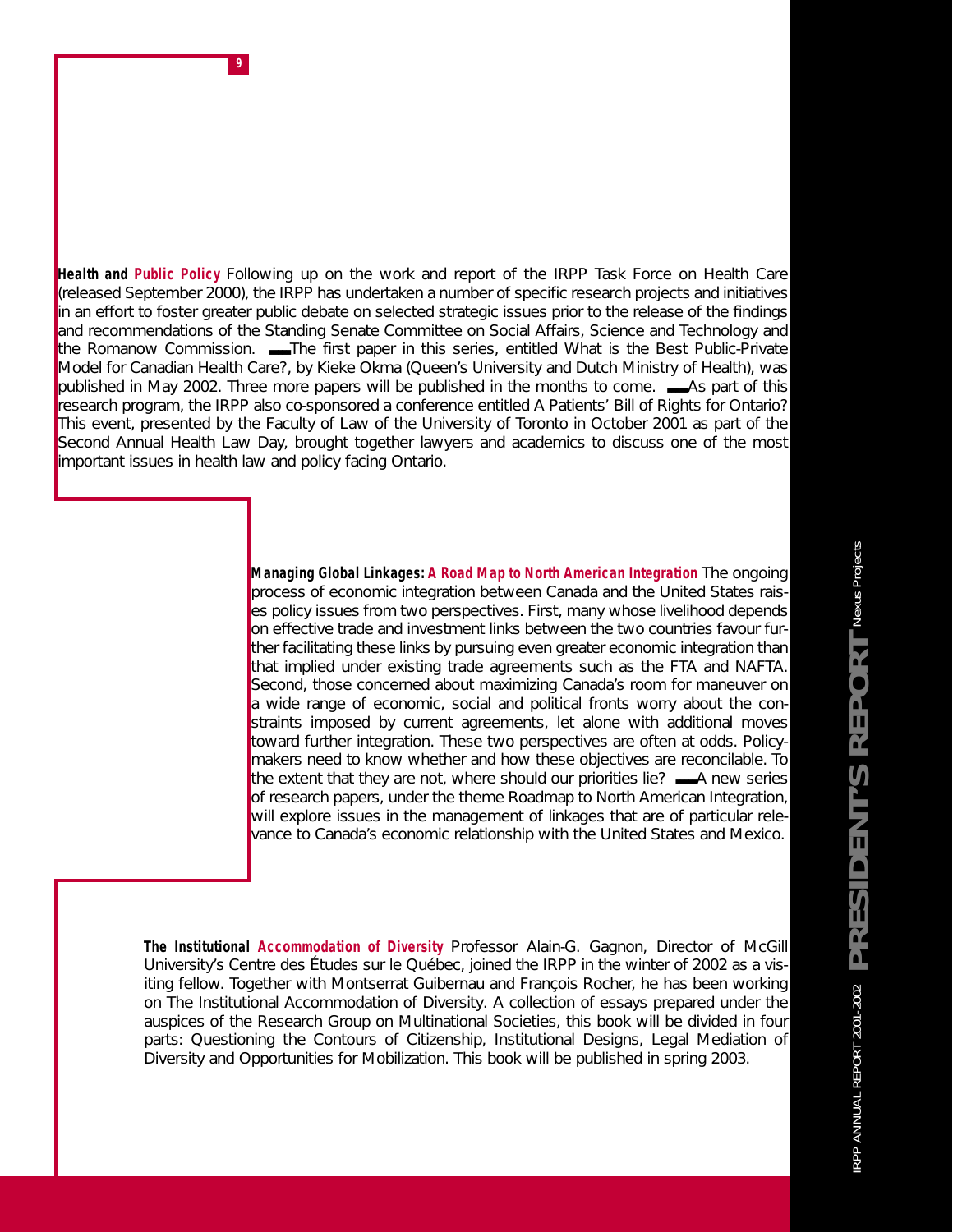**2001-2002: A YEAR OF ACCOMPLISHMENTS ENGAGING ON THE ISSUES THAT MATTER TO CANADIANS — HIGHLIGHTS** Across Canada, in a variety of fora and media, the IRPP furthered the exploration of issues that matter to Canadians.

**APRIL** In his *Choices* paper, *A Room of Our Own: Cultural Policies and Trade Agreements*, the IRPP Senior Economist Daniel Schwanen posits that the instruments used to implement Canada's cultural policies are often disconnected from the underlying cultural policy objectives. In a globalizing world, this paper concludes, the government of Canada can best achieve its goal of protecting and promoting Canadian culture by abandoning some of its current protectionist cultural policies in exchange for securing recognition of cultural policy objectives within trade agreements.

> **MAY** The IRPP released *Judicial Power and Canadian Democrac*y, a collection of essays and articles on the role of the judiciary in Canadian politics. This volume, edited by former IRPP research director Paul Howe and University of Toronto Professor Emeritus Peter Russell, brings together a series of articles previously published in *Policy Options* or as *Choices* papers as part of the Institute's *Courts and Legislatures* series.  $\blacksquare$ The inaugural issue of *The Review of Economic Performance and Social Progres*s, jointly published by the IRPP and the Centre for the Study of Living Standards (CSLS) was publicly launched in Montreal on the eve of the Canadian Economics Association's annual meeting at McGill University. Edited by Keith Banting, Director of the School of Policy Studies at Queen's University, CSLS Executive Director Andrew Sharpe and the IRPP Vice-President, Research France St-Hilaire, the first issue, subtitled *The Longest Decade: Canada in the 1990s*, focuses on the impact of that turbulent decade on the economic and social well-being of Canadians. The 2001 *Review* explores defining policy shifts of the 1990s and provides the first comprehensive assessment of their effects on Canadian society.

> > **JUNE** *Introducing Direct Democracy in Canada*, a *Choices* paper released as part of the IRPP's *Strengthening Canadian Democracy* series, argues that Canadian governments should consider increasing their use of referendums and other forms of direct democracy but should seek the models and practices that best complement existing political processes. Prepared by Matthew Mendelsohn, professor of politics at Queen's University, and Andrew Parkin, assistant director of the Centre for Research and Information on Canada, this study assesses the advantages and drawbacks of making referendums a staple of Canadian political life. Drawing on experiences in Italy, Switzerland, Australia, New Zealand and several American states, the authors consider various models of direct democracy and their applicability to the Canadian political context.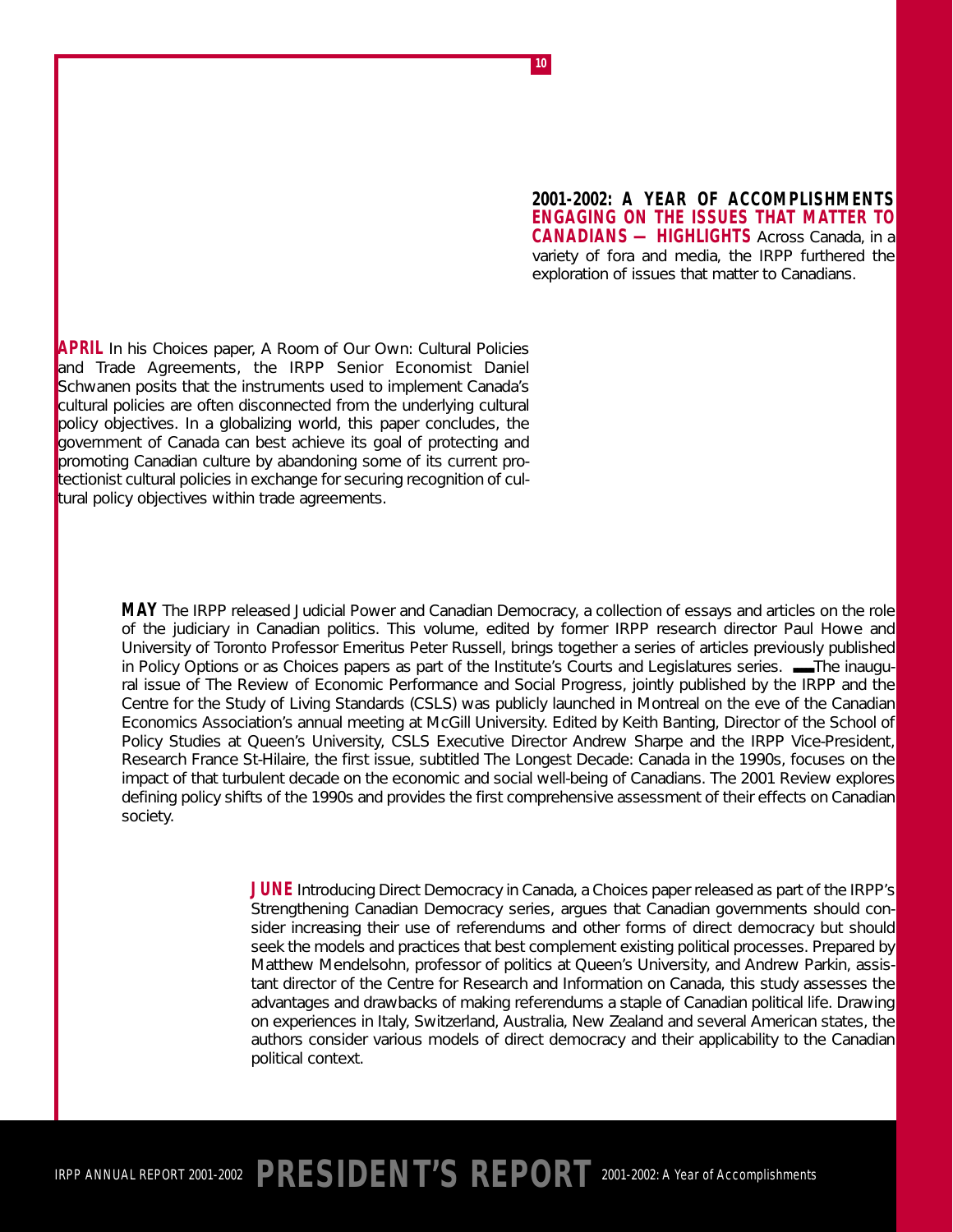**JULY** The IRPP published its third book of the year, *Pulling Against Gravity: Economic Development in New Brunswick During the McKenna Year*s, by Donald J. Savoie, IRPP senior fellow and Clément-Cormier Chair in Regional Economic Development at the Université de Moncton. Savoie's book takes stock of Frank McKenna's tenure at the helm of the Maritime province and analyzes both the details of his sweeping reforms and Ottawa's economic development policies to shed light on the successes and limitations of the "McKenna Miracle." *Civic Literacy in a Comparative Context: Why Canadians Should Be Concerned,* is a *Policy Matters* study of the relationship between what Canadians know about politics and their levels of political participation. Henry Milner, a political scientist at Vanier College and Laval University and visiting professor at Umeå University in Sweden, finds that more people reading more newspapers leads to a stronger, more participatory political process. In his view, promoting higher levels of "civic literacy" would reinforce Canadian democracy. ■■On the eve of the Annual Premiers' Conference, the IRPP also released a study on the state of federal-provincial relations by Roger Gibbins, President and CEO of the Canada West Foundation. Entitled *Shifting Sands: Exploring the Political Foundations of SUFA,* this *Policy Matters* study argues that given the changes in the political landscape of both Ottawa and the provinces since the signing of the Social Union Framework Agreement, the stakeholders may prefer to spend little time on a formal review.

**11**

**SEPTEMBER** *Parliamentary Secretaries: The Consequences of Constant Rotation*, by Peter Dobell, analyzes the methods of appointment since that office was first established and assesses the consequences of biennial rotation, a practice initiated by Prime Minister Trudeau and taken up by Prime Minister Chrétien. Dobell, founding director of the Parliamentary Centre, concludes that a return to the practice of re-appointing competent parliamentary secretaries for multiple terms instead of rotating them every two years would improve the House of Commons' efficiency and provide more continuity for committee chairs.

> **OCTOBER** In *Generational Patterns in the Political Opinions and Behaviour of Canadians: Separating the Wheat from the Chaff*, Brenda O'Neill (University of Manitoba) points to the increasing disengagement from traditional politics among younger Canadians as the most worrying trend in Canadian democracy, and one that is unlikely to be reversed as they age.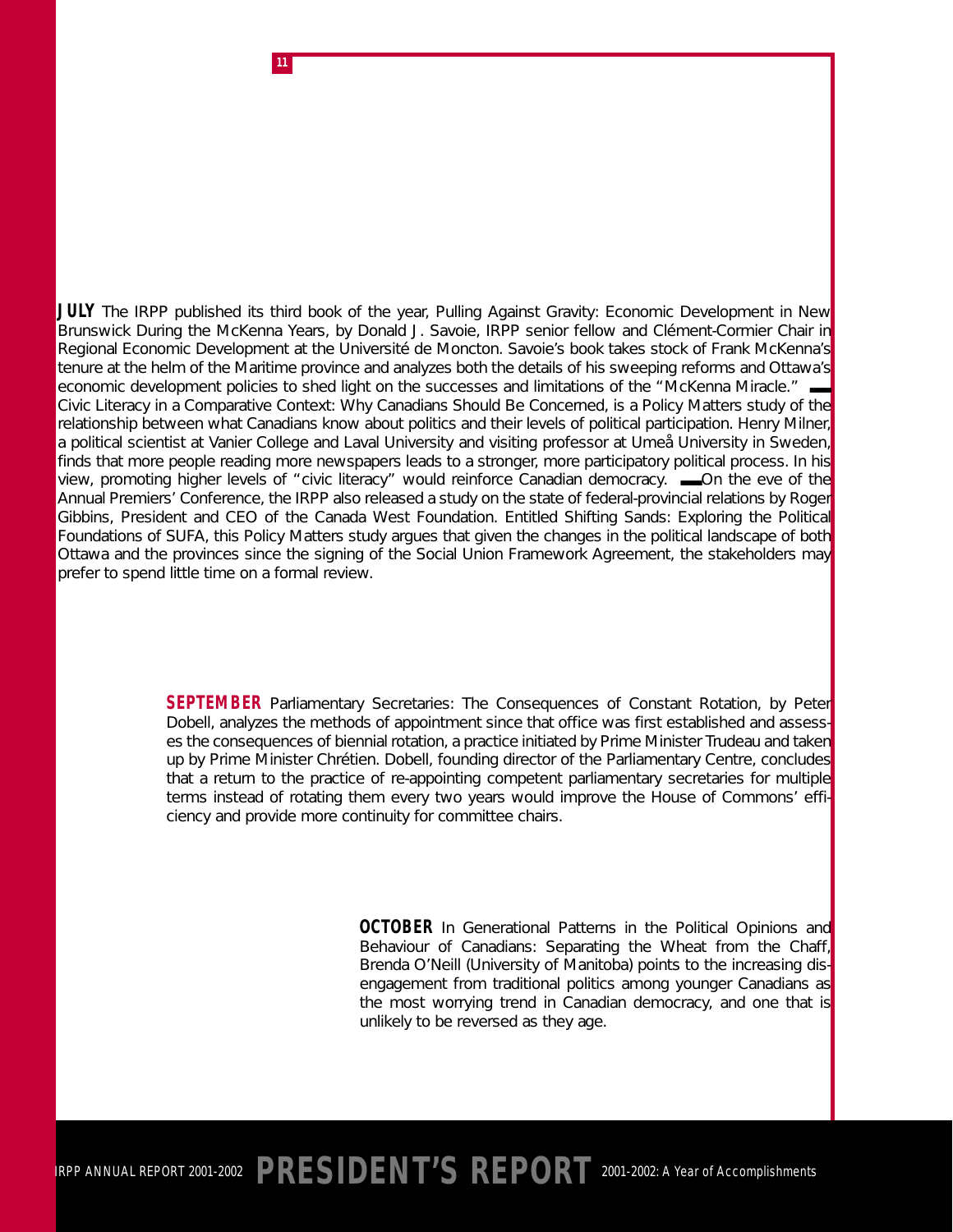**NOVEMBER** As the three-year anniversary of SUFA and the deadline for its review and renewal approached, the IRPP announced the release of *Power and Purpose in Intergovernmental Relations*. This *Policy Matters* study, by IRPP Research Fellow Alain Noël (Université de Montréal), reassesses SUFA, its implementation and its significance in the broader framework of intergovernmental relations in Canada. **■■**The Brain Drain: Myth and Reality – What It Is and What *Should Be Done.* Presenting one of Canada's most controversial and still unresolved debates in a novel manner, this *Choices* paper includes a comprehensive analysis by lead author Ross Finnie (Queen's University) along with commentary by five experts, as well as Finnie's rejoinder. According to Finnie, Canada needs to retain highly talented individuals if it is to sustain the quality of life of its population. In turn, quality of life considerations often play a vital role in an individual's decision to stay here, or join the brain drain. Thus, he argues, part of the solution involves better recognition of exceptional talent in Canada.

**DECEMBER** In *SUFA and Citizen Engagement: Fake or Genuine Masterpiece?* Susan D. Phillips (Carleton University) writes that the agreement's promise of citizen involvement held out expectations of a new model for intergovernmental relations: "instrumental federalism." A key component of the new model is citizens as the third force of federalism — not so much a means of reducing a democratic deficit, but an indirect vehicle for governments to hold each other accountable, something they cannot do directly in our federal system. Unfortunately, the author concludes, the federal and provincial governments have so far failed to act on these commitments.

**JANUARY 2002** *Restoring the Federal Principle: The Place of Quebec in the Canadian Social Union,* by Christian Dufour of l'École nationale d'administration publique (ÉNAP) is the fourth paper to be released in this series on the social union*.* This *Policy Matters* paper examines the nature and evolution of Canada-Quebec relations over the past two decades and highlights the opportunities, and pitfalls, that have arisen within the context of the social union. According to the author, the signing of the Social Union Framework Agreement without Quebec is the most recent manifestation of a deep and longstanding impasse between Quebec and the rest of Canada, a situation that continues to negatively affect the Canadian political system. ■■■■■Professor Yves Vaillancourt's (Université du Québec à Montréal) study, *Le modèle québécois de politiques sociales et ses interfaces avec l'Union sociale canadienne,* also examines the Canadian social union from a Quebec perspective, but focuses on the social policy and intergovernmental dimensions. The paper describes how, over the past ten years, the province of Quebec has introduced many innovative programs that have made it a laboratory of social policy reform. In his view, adopting SUFA without Quebec was a serious mistake that deprived the rest of Canada of its unique and innovative expertise.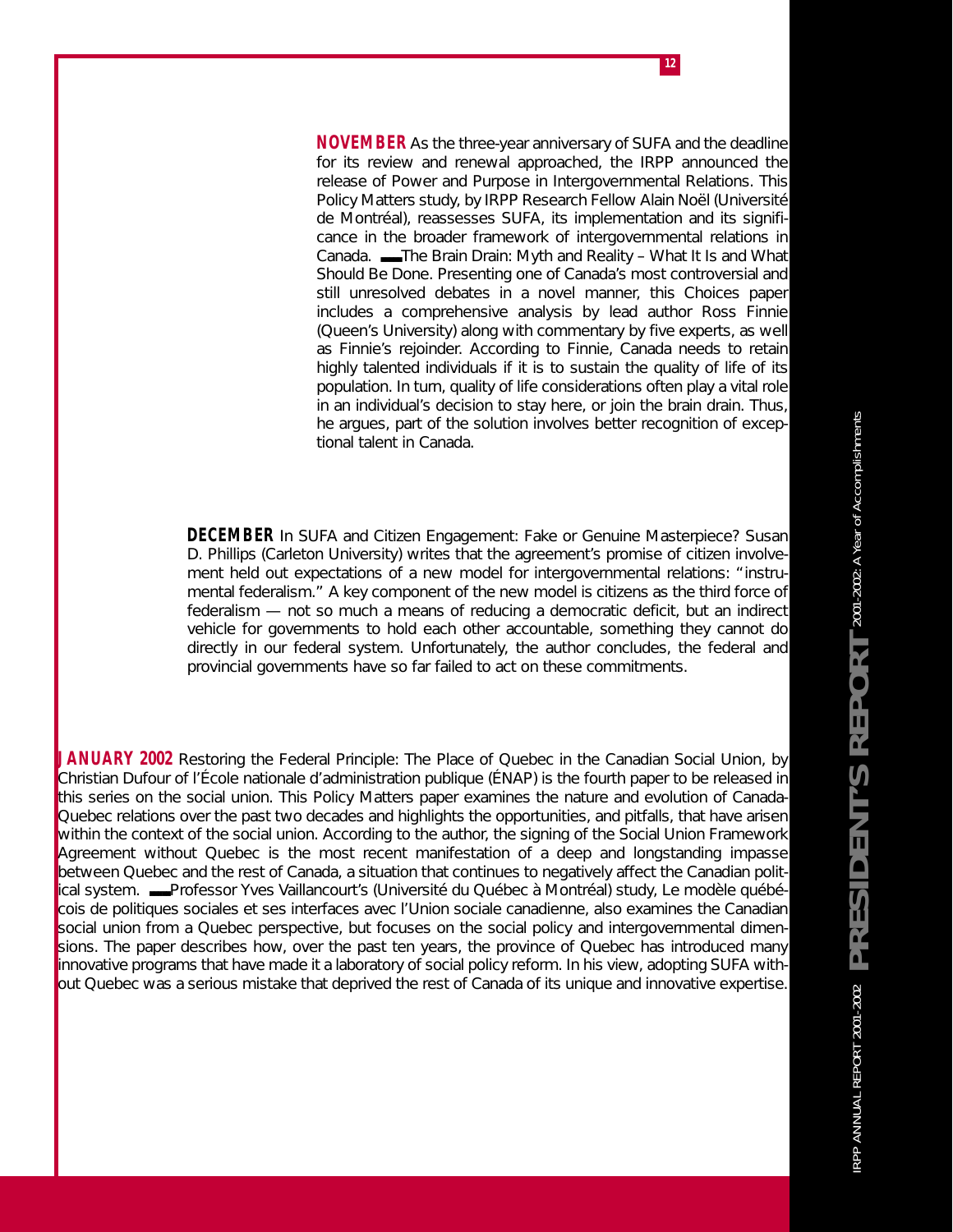**FEBRUARY** As part of a series of events to mark its thirtieth anniversary, the IRPP has organized special anniversary lectures to take place across Canada over the year. Key participants in watershed developments in public policy over the last three decades have been asked to reflect on their contributions and to share their insights. The Honourable Monique Bégin, Minister of National Health and Welfare from 1977 to 1984, delivered the first IRPP 30<sup>th</sup> anniversary lecture in Ottawa in February on the factors that lead to the introduction of the *Canada Health Act* in 1984 and its implications for health-care funding today. Among the other distinguished Canadians who have taken part in this special lecture series are, the Honourable Donald S. Macdonald, chair of the Royal Commission on the Economic Union and Development Prospects for Canada in the early 1980s, who delivered his lecture on April 9 in Toronto, and the Honourable Claude Castonguay, who spoke May 7 in Montreal on the current challenges faced by the Caisse de Dépôt, the Québec pension fund he helped create three decades ago. ■■■■■The IRPP also released *Canada and Military Coalitions: Where, How and With Whom?,* by Professor Douglas L. Bland of Queen's University, the first paper in the *National Security and Military Interoperability* series. This paper assesses Canada's present and future military capabilities and what they imply for a foreign policy based on acting through coalitions. According to Professor Bland, the realities of the "New World Disorder" require that Canada integrate foreign policy and defence strategy in order to join ends and means and to focus on critical issues of national interest.

> **MARCH** In his *Choices* study, *The Bright Side: A Positive View on the Economics of Aging*, Marcel Mérette (University of Ottawa) provides a different take on the effects of an aging population on the standard of living of Canadians and the future of public finances. According to the author, most previous assessments have emphasized the costs of population aging while neglecting likely positive factors, leading to overly pessimistic scenarios about the economic and fiscal consequences of aging in Canada. He argues that as wages rise and tax revenues from RRSPs and other taxassisted retirement savings grow, revenue growth will be sustained and governments will be able to pay for old age-related expenditures.  $\blacksquare$ The IRPP, in conjunction with Concordia University's School of Community and Public Affairs, organized a two-day symposium entitled *Protest, Freedom and Order in Canada: Finding the Right Balance.* The event, which was well-attended, had a dual purpose – to shed light on recent practices of political mobilization in the context of anti-globalization and anti-corporate protest and to stimulate the debate on the future of democracy and dissent in Canada. The symposium featured keynote speaker Leo Panitch, Canada Research Chair Scholar and Professor of Political Science at York University, who discussed the role of violence as a tool of order and change. Reid Morton, former President of the Canadian Security and Intelligence Service, Alan Borovoy, head of the Canadian Civil Liberties Union and senior officers from the Sureté du Québec also participated, along with protest leaders previously involved in the organization of the demonstrations at the Quebec City Summit of the Americas. **■**The IRPP also released a new *Policy Matters* paper by Thomas Courchene (Queen's University and IRPP senior scholar), entitled *Embedding Globalization: A Human Capital Perspective*. Following on his earlier work, *Canada: A State of Minds*, Courchene argues the challenge of the globalization and information revolution (GIR) is to ensure that it benefits individuals as much as multinational enterprises, not only as consumers but also as citizens. In his view, globalization must be embedded in society as well as in the economy, in Canada and around the world.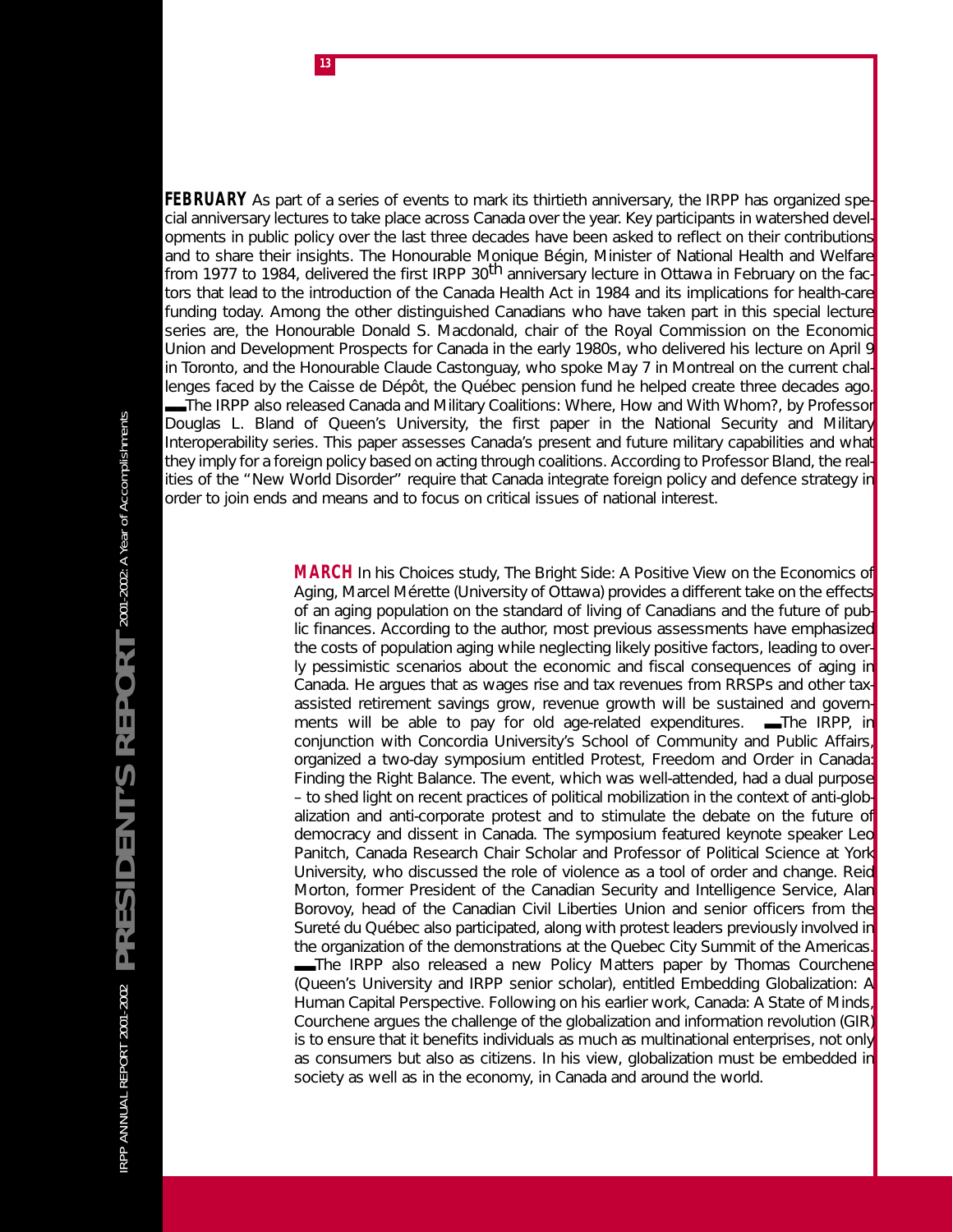**IN SUPPORT OF OUR RESEARCH ACTIVITIES** The Institute's core research functions are complemented by a number of related activities and initiatives, which enhance its contribution to academic knowledge and public debate. *Policy Options,* published ten times per year, is Canada's premier public policy magazine. Its goal is to encourage informed debate on the important public policy issues of today, and tomorrow. In each edition, short articles on issues that dominate the headlines are combined with in-depth analyses of longer-term issues on the policy horizon. Enjoying wide distribution beyond the policy community, *Policy Options* has subscribers in every province and abroad. Moreover, last year its articles generated over 150,000 downloads from the IRPP website. Canadian editorial writers consider it a valuable source of background information.  $\blacksquare$  The flexibility of the magazine format allows the IRPP to address topical issues and remain relevant as priorities and issues evolve, and it provides a conduit for papers presented at the Institute's events. The magazine also receives contributions from distinguished personalities such as Milton Friedman, Tom Kent, Michel Venne, Jean-François Lisée and James Tobin. -The IRPP website, [www.irpp.org,](http://www.irpp.org) is a growing success. Ever-increasing numbers of visitors use our website to find unique information about public policy research in Canada and to download, free of charge, IRPP studies: 65% more people visited IRPP's website this year than last resulting in nearly a *quarter-million* downloaded articles and studies. The website's search engine, its secure online ordering system and its e-mailing list are immensely popular. This year, the Institute introduced a new tool that allows easy online registration for IRPP events.  $\blacksquare$ Also new is a monthly cyber-column by award-winning writer James Ferrabee, a former *Southam News* foreign correspondent and *Montreal Gazette* editor. Launched in May 2001, it appears on the IRPP's website the first Monday of every month. The column, *James Ferrabee Online*, may be used by newspapers or magazines or as background for editorials without charge but with attribution to the IRPP. Since winter 2002, James Ferrabee has also welcomed comments on his column at [jferrabee@irpp.org.](http://www.irpp.org/indexe.htm)

**14**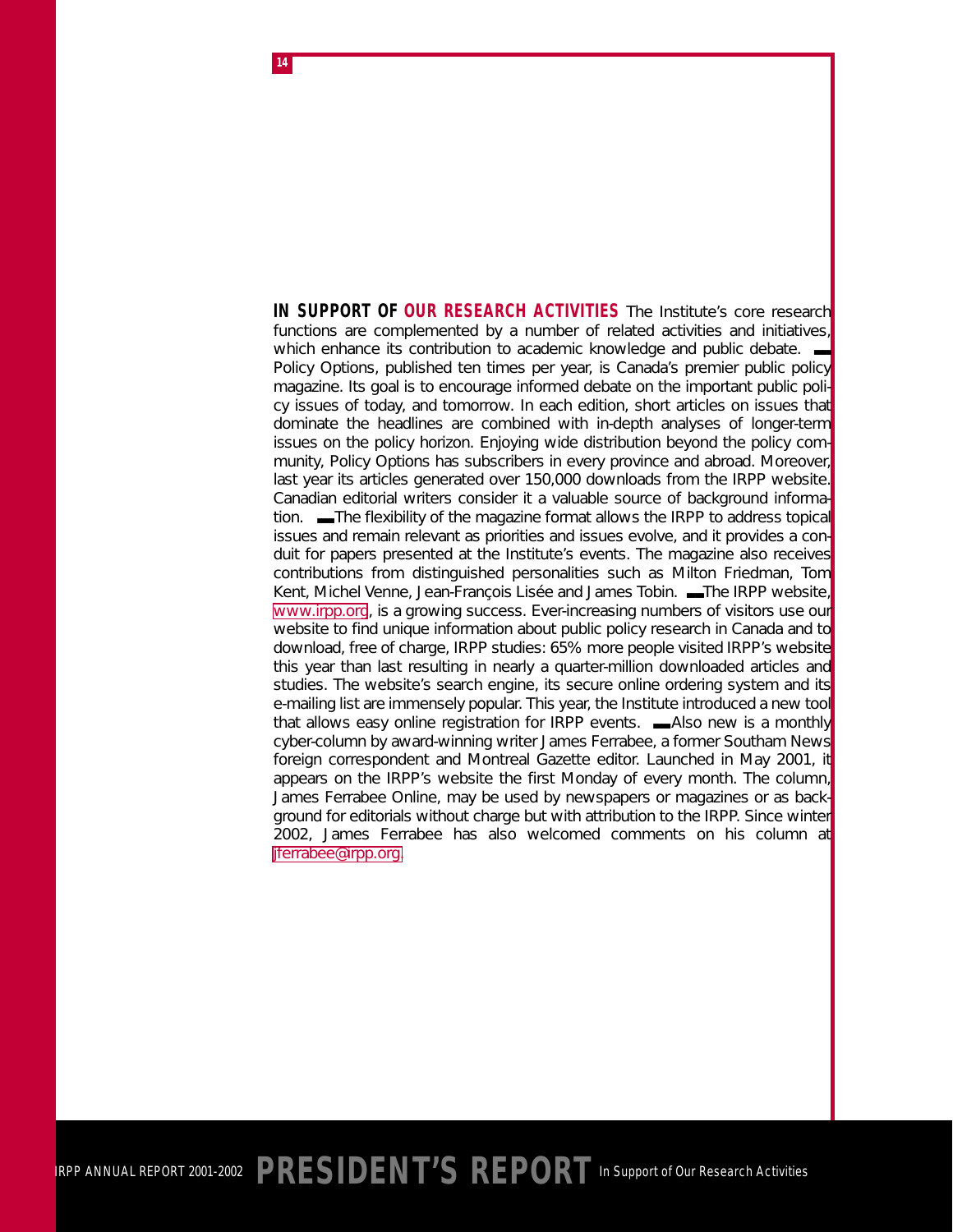**15**

**THE YEAR IN NUMBERS** The IRPP accomplished much in 2001-2002. While maintaining a high level of quality, the Institute hosted 26 events in 5 cities, including 3 major conferences, 8 policy workshops and 11 working lunches, and produced a steady stream of wide-ranging research output. The Institute's research activities, events and publications had a major impact in terms of media visibility and the number of visits to the website (80,000 visitors). Thus, in the past year, 686 news stories on IRPP research and activities appeared in print and broadcast media (an increase of 22 percent over the previous year).

**LOOKING AHEAD** As I look back on the year's activities, I am encouraged by the focus, policy relevance and quality of the work. I know it was possible only because of the tremendous efforts of all my colleagues on the IRPP staff. It is a distinct honour to work with a dedicated team. I want to pay particular tribute to France St-Hilaire and Suzanne Ostiguy McIntyre, the IRPP's Research and Operations Vice-Presidents respectively, without whose intellect, determination, forbearance and diligence the IRPP would not achieve the quality, rigour and impact it seeks to sustain.  $\blacksquare$ Looking ahead, the IRPP is expanding its areas of research, new researchers are putting forward new insights, new publications and new fora are helping us reach new audiences, and the traffic on our website is growing at an astonishing rate. The prospects for ongoing constructive contribution remain extremely encouraging. **■**For 30 years the IRPP has cut a unique path through the world of Canadian public-policy research, and our 31st continues this legacy. It is a privilege to serve an organization whose dedication to the public interest is both compelling and knowledge-based.

**HUGH SEGAL** *President*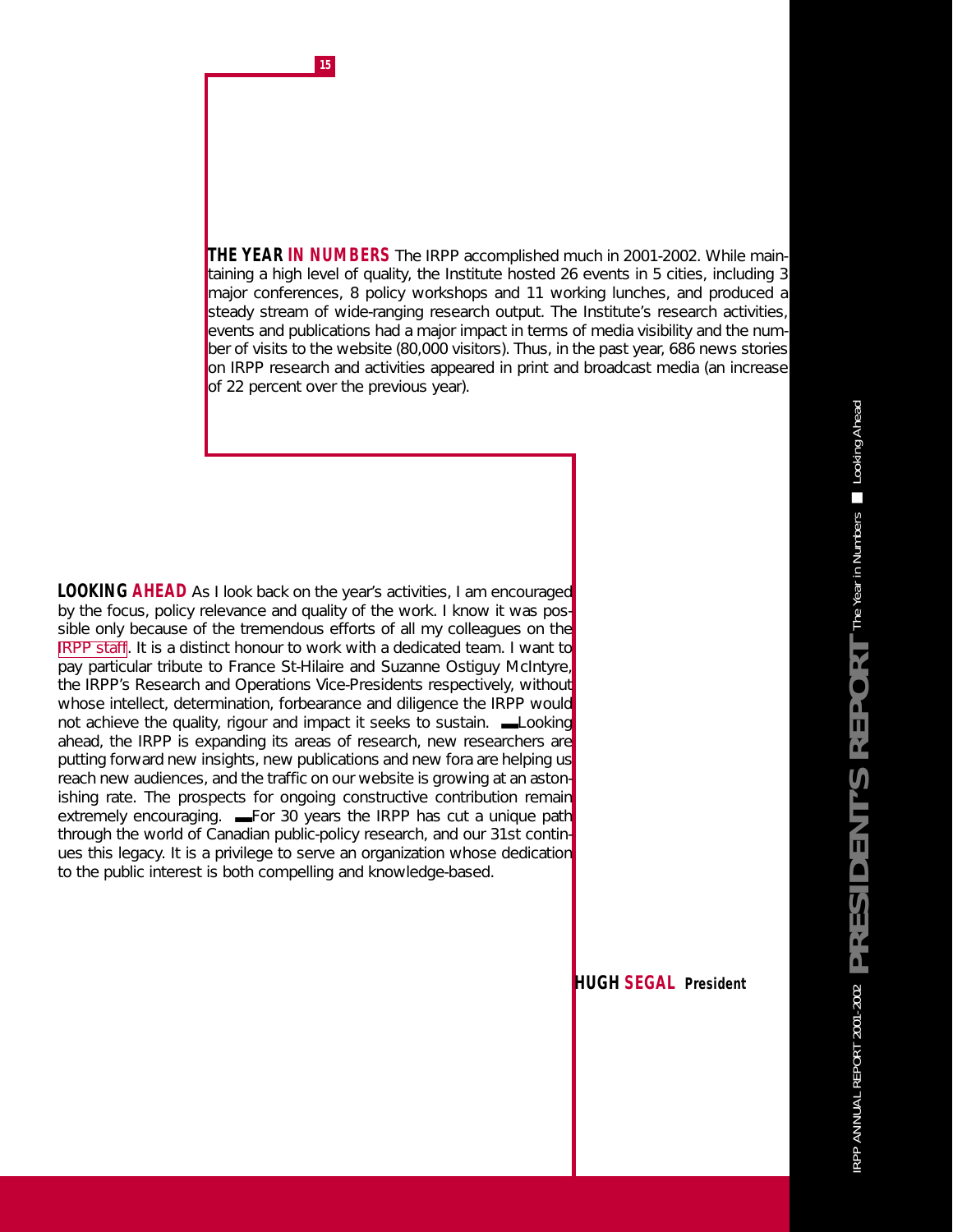# **INVESTMENT COMMITTEE REPORT**

**16**

he main objective of the Institute's Endowment Fund is to provide support for the work of the Institute. For that reason the Investment Committee concentrates on maintaining the real value of the Fund after inflation, so that it can continue to produce significant financial support in future years.  $\blacksquare$  To this end, rather than using the income generated by the Fund to support research, the Board of Directors decided in 1986 to withdraw annually an amount equal to 5 percent of the average of the last three year ends capital value of the Fund. Using a three-year average smoothes the impact of changes in the market and increases predictability. For the fiscal year 2002-2003, under this formula the sum available to support the work of the Institute amounts to **\$2,139,750**. ■■■■ Capital gains of **\$1,152,169** and income during the last fiscal year of **\$1,411,737** together amounted to **\$2,563,906**.

Four years ago the Investment Committee decided, after interviewing a number of investment firms, to divide the Fund into two equal portions. KSBH Capital Management, which managed the Fund during most of the last decade, was joined by Beutel, Goodman and Company Ltd. The division formally took place on January 31, 1999. —The two managers have different management styles, Beutel Goodman following a value style, whereas KBSH emphasizes growth. Over the course of the past couple of years, the trend had been for the value style to perform substantially better, although previously growth managers had been more successful. Last autumn the Committee reviewed the situation and concluded that periodic rebalancing between different investment styles/managers had a history of producing better returns and lower variability. Accordingly, with the approval of the Board of Directors, the Committee decided to transfer a total of **\$3,000,000** from Beutel to KBSH at a rate of **\$1,000,000** a month, the transfer to be effected on the last day of the months of December, January and February.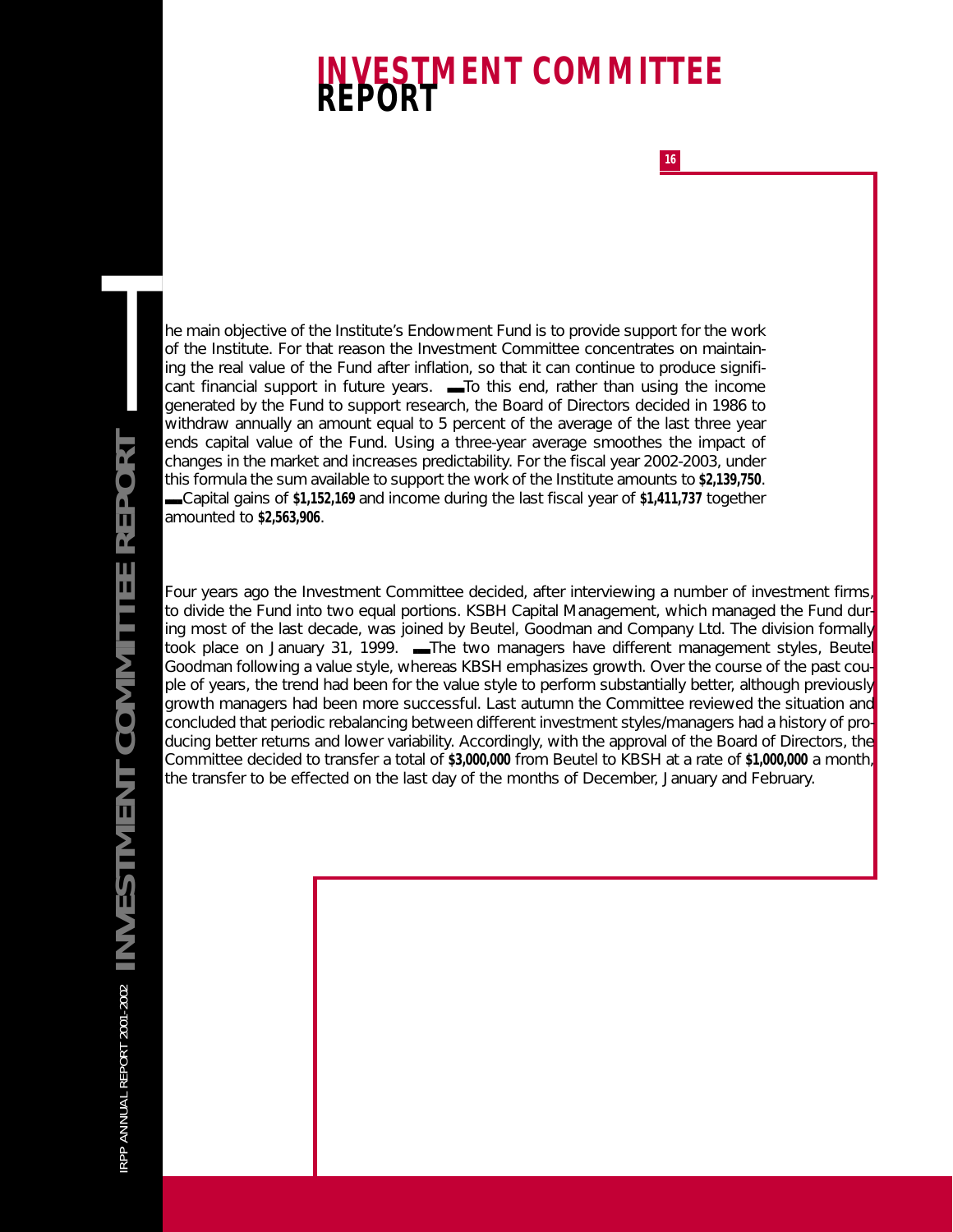The following table reports results over the past year for the two fund managers. In comparing the results, it must be noted that the year 2001 saw declines in the major markets and, secondly, that funds have been transferred between the two portfolios during the year. Therefore only the combined market value of the two portfolios is directly comparable, and happily there has been a modest increase in value over the fiscal year.

|                                                    | March 31, 2002          | <b>KBSH</b><br>March 31, 2001 | March 31, 2002 March 31, 2001 | <b>BEUTEL GOODMAN</b>   |
|----------------------------------------------------|-------------------------|-------------------------------|-------------------------------|-------------------------|
| <b>MARKET VALUE</b>                                | \$20,229,753            | \$19,171,000                  | \$22,142,175                  | \$22,623,000            |
| <b>ASSET MIX</b><br>Cash and Equivalent            | 1.8%                    | 4.4%                          | 5.7%                          | 9.0%                    |
| Fixed Income<br>Canadian Equities<br>U.S. Equities | 43.1%<br>22.8%<br>19.3% | 43.7%<br>22.1%<br>16.7%       | 38.3%<br>16.7%<br>39.3%       | 40.9%<br>14.3%<br>35.8% |
| Non-N.A. Equities<br><b>Total Equities</b>         | 13.0%<br>51.1%          | 13.1%<br>51.9%                | 56.0%                         | 50.1%                   |

**17**

Beutel Goodman reduced its holdings of cash and cash equivalents and used the funds to increase the proportion of US and Canadian stocks in its portfolio. KBSH made only minor modifications in the asset mix of its portfolio.

Some years ago the Investment Committee established a yardstick for evaluating the performance of the Fund managers. This benchmark consists of a fouryear moving average of four indices: Canadian and foreign equities, Canadian bonds and mortgages. KBSH achieved a rate of return of 7.1 percent, comfortably above the benchmark rate of **4.9** percent. Since Beutel Goodman has only been responsible for its part of the Fund for three years, the benchmark cannot yet be applied, but at this stage, the manager is on track to exceed it.  $\blacksquare$ The combined market value of the Fund, including other current assets, amounted to **\$42,513,832**. Of this sum, **\$1,367,298** represents unexpended monies authorized during the current and prior years for transfer to the operating account that have been left in the Endowment Fund to maximize the funds managed by the investment counsellors.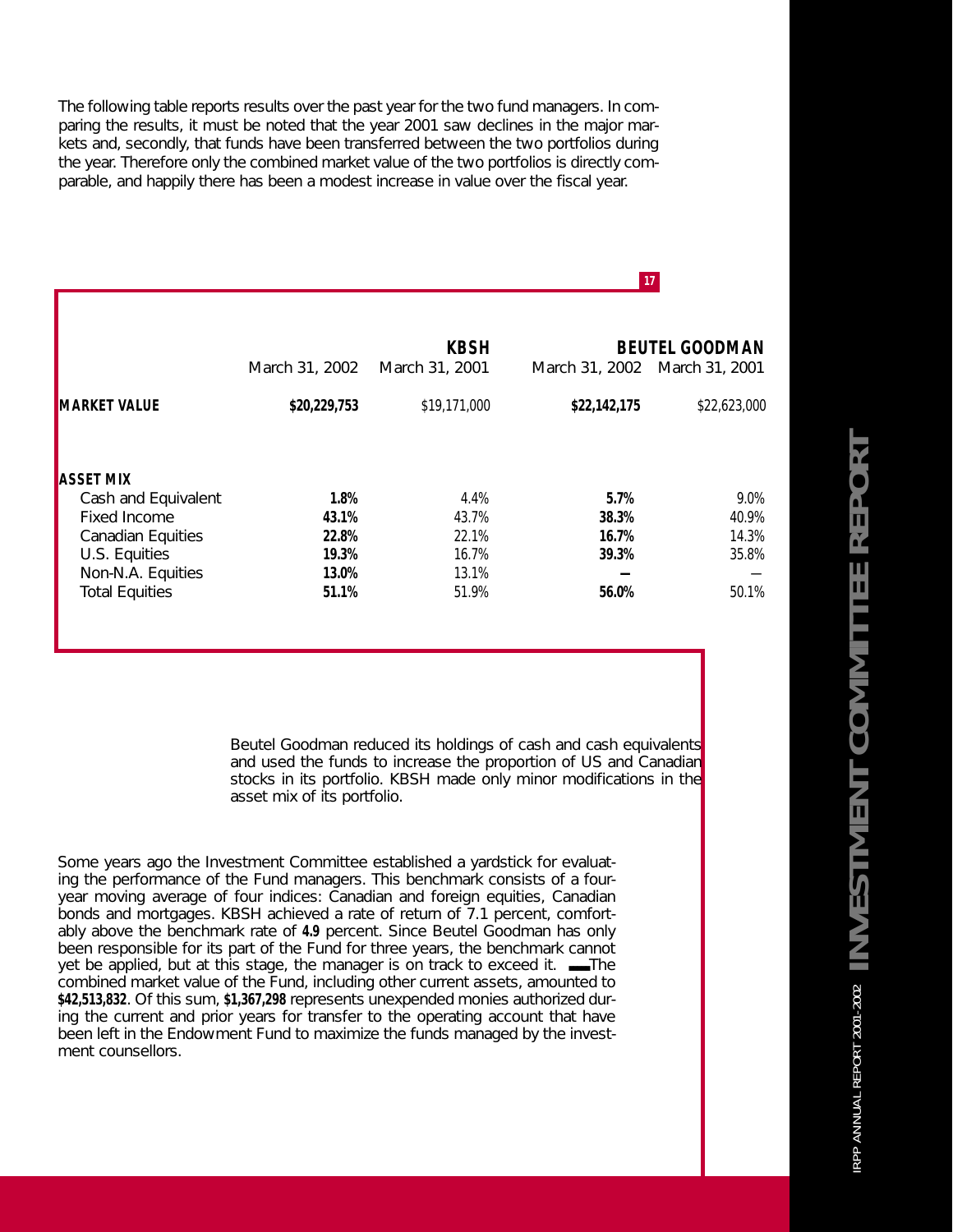# **AUDITORS' REPORT**

**18**

#### **O THE DIRECTORS OF THE INSTITUTE FOR RESEARCH ON PUBLIC POLICY**

We have audited the statement of financial position of the Institute for Research on Public Policy as at March 31, 2002 and the statements of operations and changes in fund balances and cash flows for the year then ended. These finan-**O THE DIRECTORS OF THE INSTITUTE FOR RESEARCH ON PUBLIC POLICY**<br>We have audited the statement of financial position of the Institute for Research<br>on Public Policy as at March 31, 2002 and the statements of operations and<br> sibility is to express an opinion on these financial statements based on our audit.

> We conducted our audit in accordance with Canadian generally accepted auditing standards. Those standards require that we plan and perform an audit to obtain reasonable assurance whether the financial statements are free of material misstatement. An audit includes examining, on a test basis, evidence supporting the amounts and disclosures in the financial statements. An audit also includes assessing the accounting principles used and significant estimates made by management, as well as evaluating the overall financial statement presentation.  $\blacksquare$ In our opinion, these financial statements present fairly, in all material respects, the financial position of the Institute as at March 31, 2002 and the results of its operations and its cash flows for the year then ended in accordance with Canadian generally accepted accounting principles.

IRPP ANNUAL REPORT 2001-2002 **AUDITORS' REPORT** IRPP ANNUAL REPORT 2001-2002  $\mathbb A$  UDITORS' REPORT

**DELOITTE & TOUCHE, LLP** *Chartered Accountants May 10, 2002*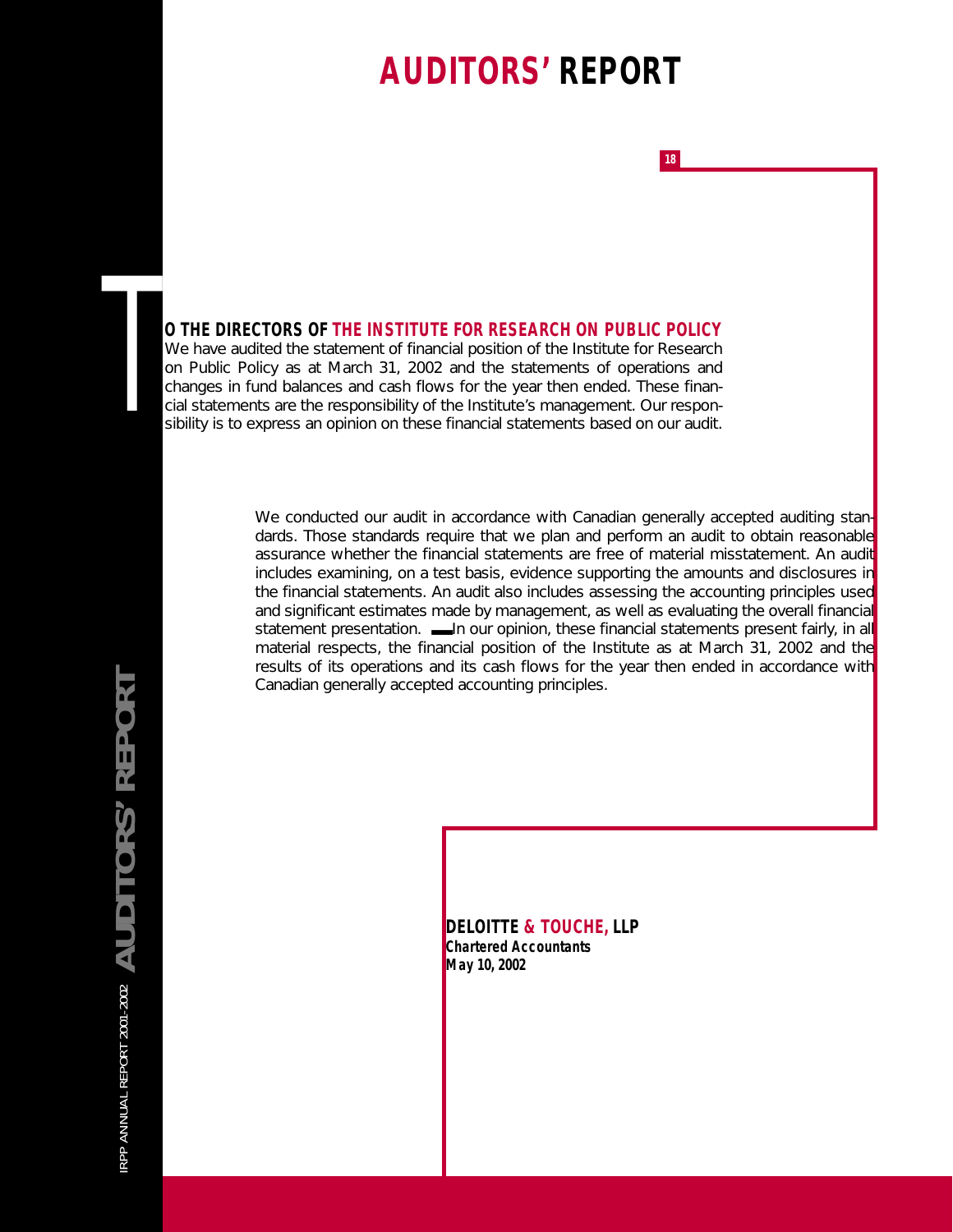### **STATEMENT OF OPERATIONS AND CHANGES IN FUND BALANCES**

**19**

*year ended March 31, 2002 (in thousands of dollars)*

ı

|                                            | Operating | Endowment |        | Total  |
|--------------------------------------------|-----------|-----------|--------|--------|
|                                            | Fund      | Fund      | 2002   | 2001   |
|                                            |           |           |        |        |
| REVENUE                                    |           |           |        |        |
| Investment income, net (Note 3)            | 2,397     |           | 2,397  | 3,035  |
| Publications                               | 63        |           | 63     | 72     |
| <b>Other</b>                               | 169       |           | 169    | 188    |
|                                            | 2,629     |           | 2,629  | 3,295  |
| Expenses                                   |           |           |        |        |
| General research and support services      | 1.918     |           | 1,918  | 2,348  |
| <b>Policy Options Magazine</b>             | 193       |           | 193    | 266    |
| Publication costs                          | 289       |           | 289    | 250    |
| Interest                                   |           |           |        |        |
| Amortization of capital assets             | 31        |           | 31     | 31     |
|                                            | 2,436     | ۰         | 2,436  | 2,900  |
| <b>EXCESS OF REVENUE OVER EXPENSES</b>     | 193       |           | 193    | 395    |
| Fund balances, beginning of year (Note 12) | 1,105     | 34,784    | 35,889 | 35,494 |
| Transfer to Endowment Fund (Note 3)        | (10)      | 10        |        |        |
| <b>FUND BALANCES, END OF YEAR</b>          | 1,288     | 34,794    | 36,082 | 35,889 |

IRPP ANNUAL REPORT 2001-2002  $\mathsf{FINAND}$  in  $\mathsf{MCLAL}$  statement of operations and changes in fund balances IRPP ANNUAL REPORT 2001-2002 **FINANCIAL STATEMENTS** *Statement of operations and changes in fund balances*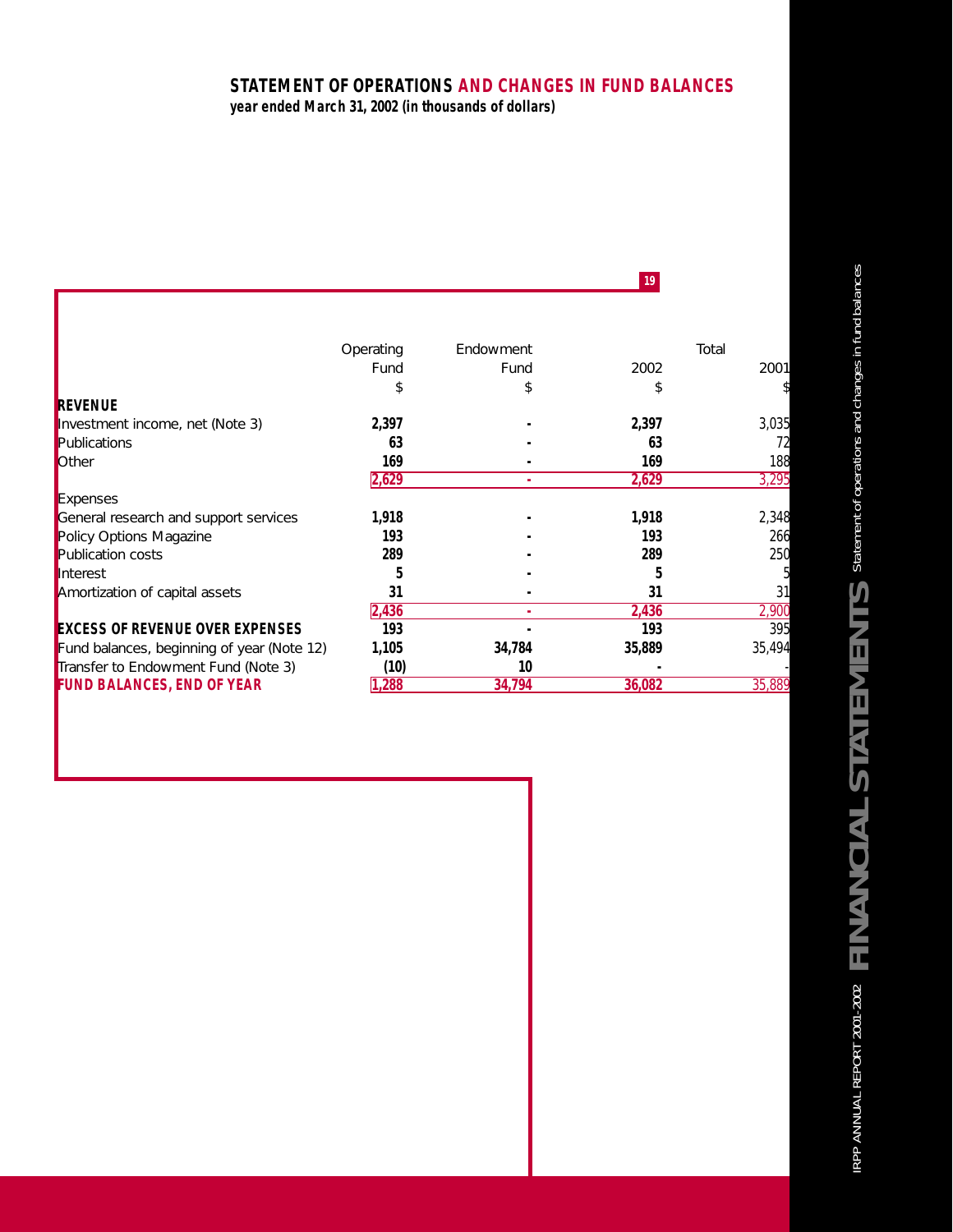#### **STATEMENT OF FINANCIAL POSITION** *as at March 31, 2002 (in thousands of dollars)*

|                                          |           | 20 <sub>2</sub> |        |        |
|------------------------------------------|-----------|-----------------|--------|--------|
|                                          |           |                 |        |        |
|                                          | Operating | Endowment       |        | Total  |
|                                          | Fund      | Fund            | 2002   | 2001   |
|                                          | \$        | \$              | \$     | \$     |
| <b>ASSETS</b>                            |           |                 |        |        |
| Current assets                           |           |                 |        |        |
| Cash                                     |           | 67              | 67     | 124    |
| Term deposits and treasury bills         | 63        |                 | 63     | 61     |
| Accounts receivable                      |           |                 |        |        |
| Accrued income                           |           | 274             | 274    | 276    |
| Due from Endowment Fund*                 | 1,367     |                 |        |        |
| Other                                    | 65        | 51              | 116    | 113    |
| Prepaid expenses                         | 82        |                 | 82     | 100    |
|                                          | 1,577     | 392             | 602    | 674    |
| Marketable securities (Note 4)           |           | 35,808          | 35,808 | 35,410 |
| Capital assets (Note 5)                  | 68        |                 | 68     | 99     |
|                                          | 1,645     | 36,200          | 36,478 | 36,183 |
| LIABILITIES                              |           |                 |        |        |
| Current liabilities                      |           |                 |        |        |
| Bank indebtedness (Note 6)               | 107       |                 | 107    | 98     |
| Accounts payable and accrued liabilities | 139       | 39              | 178    | 177    |
| Deferred revenue (Note 7)                | 14        |                 | 14     | 19     |
| Due to Operating Fund*                   |           | 1,367           |        |        |
|                                          | 260       | 1,406           | 299    | 294    |
| Deferred contributions (Note 8)          | 97        | a.              | 97     |        |
| <b>NET ASSETS</b>                        |           |                 |        |        |
| nvested in capital assets                | 68        |                 | 68     | 99     |
| Internally restricted (Note 9)           |           | 34,794          | 34,794 | 34,784 |
| Unrestricted                             | 1,220     |                 | 1,220  | 1,006  |
|                                          | 1,288     | 34,794          | 36,082 | 35,889 |
|                                          | 1,645     | 36,200          | 36,478 | 36,183 |
|                                          |           |                 |        |        |

\*Amounts due to/from each fund are eliminated from the total column.

IRPP ANNUAL REPORT 2001-2002 **FINANCIAL STATEMENTS** *Statement of financial position*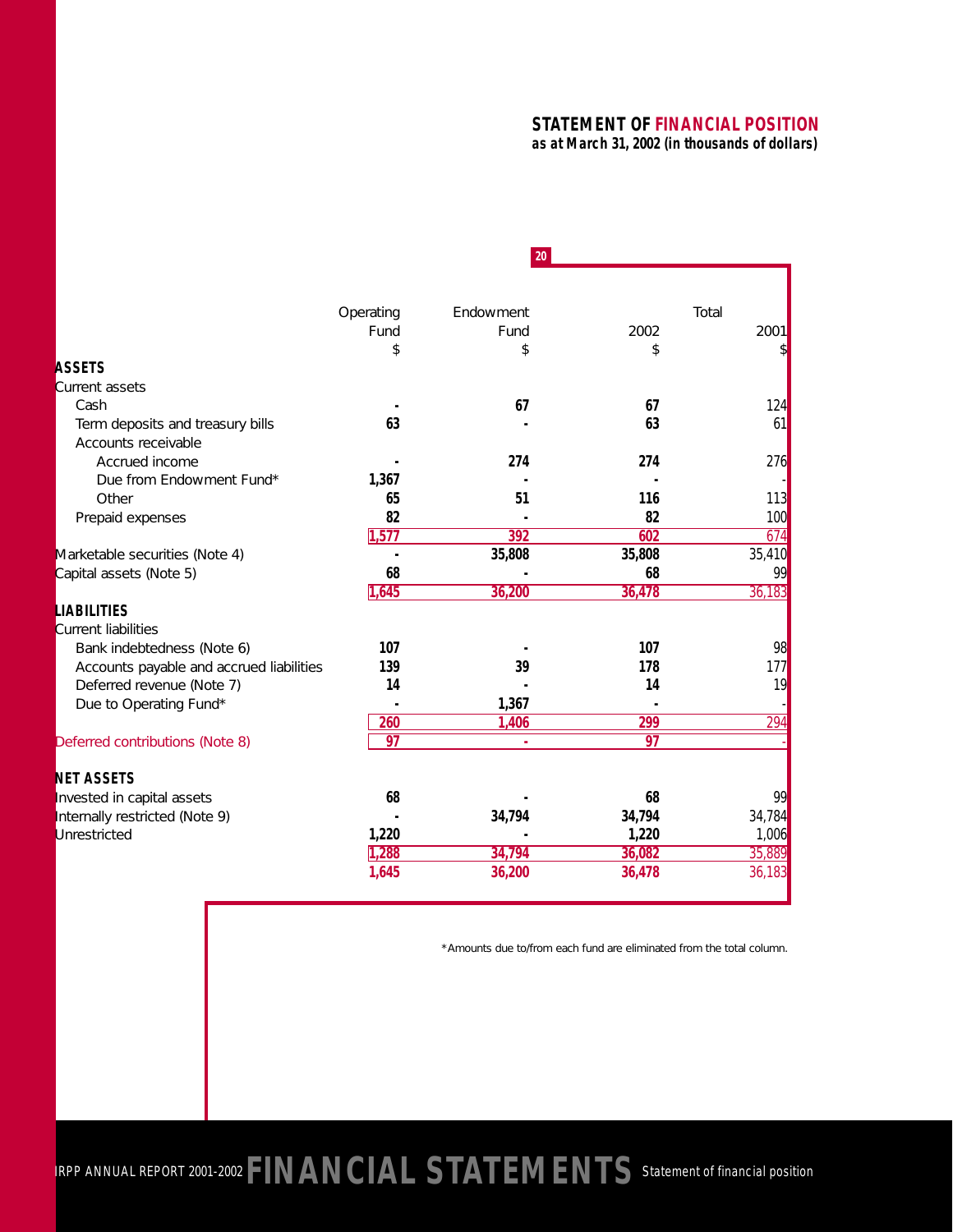**STATEMENT OF CASH FLOWS**

*year ended March 31, 2002 (in thousands of dollars)*

**21**

|                                                           | 2002            | 2001      |  |
|-----------------------------------------------------------|-----------------|-----------|--|
|                                                           | \$              | \$        |  |
| <b>CASH FLOWS FROM OPERATING ACTIVITIES</b>               |                 |           |  |
| Excess of revenue over expenses                           | 193             | 395       |  |
| Items not affecting cash                                  |                 |           |  |
| Gain on sale of investments                               | (1, 152)        | (1, 762)  |  |
| Amortization of capital assets                            | 31              | 31        |  |
| Changes in non-cash working capital items                 |                 |           |  |
| Accounts receivable                                       | (1)             | 60        |  |
| Prepaid expenses                                          | 18              | (53)      |  |
| Accounts payable and accrued liabilities                  |                 | (65)      |  |
| Deferred revenue                                          | (5)             | (1)       |  |
|                                                           | (915)           | (1, 395)  |  |
| <b>CASH FLOWS FROM FINANCING AND INVESTING ACTIVITIES</b> |                 |           |  |
| Purchase of capital assets                                |                 | (49)      |  |
| Purchase of investments                                   | (35, 948)       | (35, 077) |  |
| Sale of investments                                       | 36,702          | 36,346    |  |
| Increase in deferred contributions                        | 97              |           |  |
|                                                           | 851             | 1,220     |  |
| Net cash outflow                                          | (64)            | (175)     |  |
| Cash position, beginning of year                          | 87              | 262       |  |
| <b>CASH POSITION, END OF YEAR</b>                         | $\overline{23}$ | 87        |  |
|                                                           |                 |           |  |
| Represented by                                            |                 |           |  |
| Cash                                                      | 67              | 124       |  |
| Term deposits and treasury bills                          | 63              | 61        |  |
| Bank indebtedness                                         | (107)           | (98)      |  |
|                                                           | 23              | 87        |  |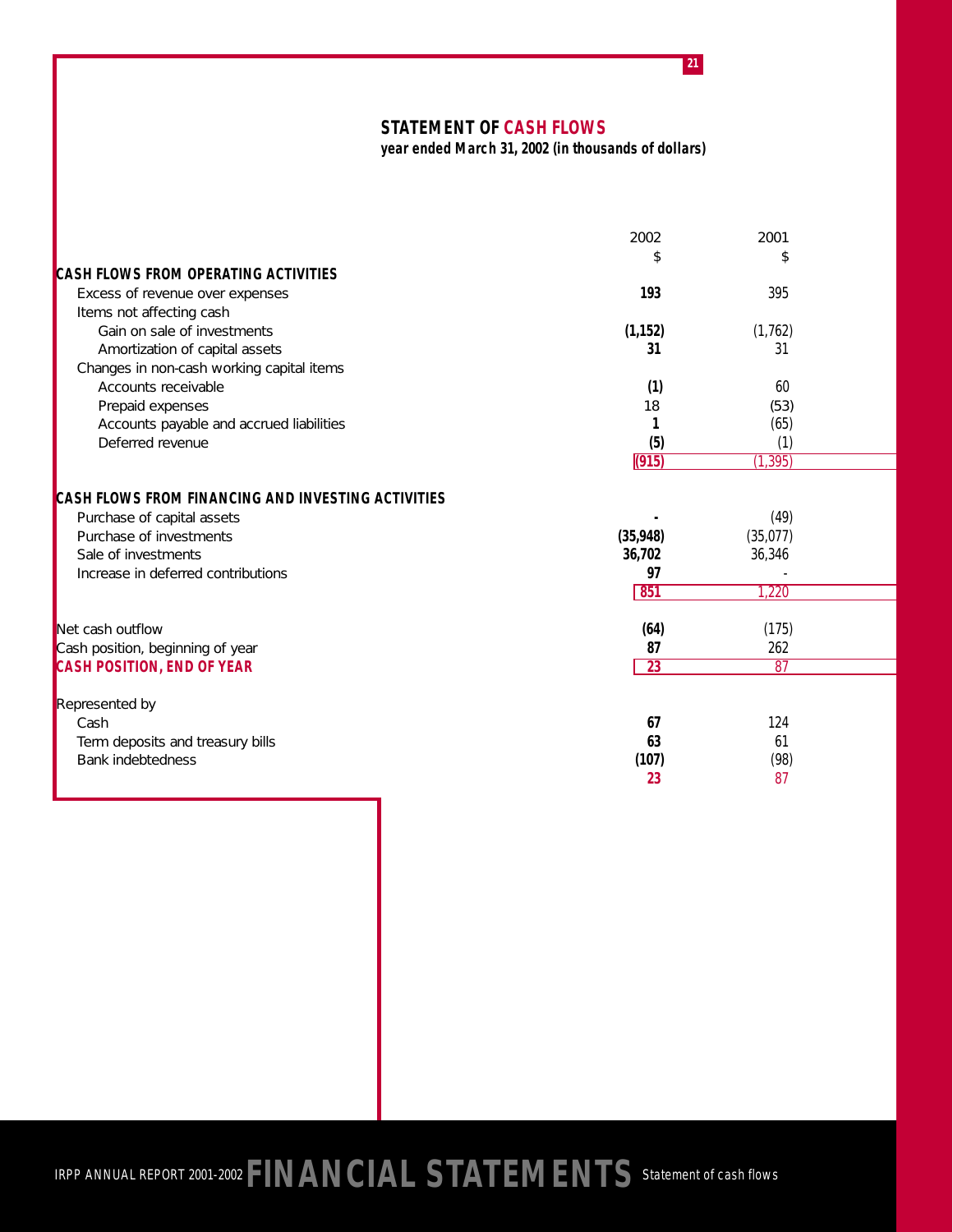# **NOTES TO THE FINANCIAL STATEMENTS** *year ended March 31, 2002 (all tabular amounts are in thousands of dollars)*

**22**

#### **1. DESCRIPTION OF ORGANIZATION**

The Institute for Research on Public Policy is an independent, national, not-forprofit organization.Its mission is to improve public policy in Canada by promoting and contributing to a policy process that is more broadly based, informed and effective. The Institute is incorporated under the Canada Business Corporations Act as a not-for-profit organization and is a registered charity under the Income Tax Act.

#### **2. SIGNIFICANT ACCOUNTING POLICIES**

These statements have been prepared in accordance with Canadian generally accepted accounting principles, using the deferral method of accounting for contributions.

*Fund accounting* The financial statements have been prepared in a manner which segregates the following balances: (iii) The Operating Fund reports revenue and expenses related to program delivery and administrative activities of the Institute (ii) The Endowment Fund reports resources contributed for endowment. Investment income earned on resources of the Endowment Fund is reported in the Operating Fund.

**Revenue recognition** Restricted contributions relating to operations are recognized as revenue of the Operating Fund in the year in which the related expenses are incurred. Unrestricted contributions are recognized as revenue when received or receivable if the amount to be received can be reasonably estimated and collection is reasonably assured. **■**Endowment contributions are recognized as direct increases in the Endowment Fund balance. **■■**Operating Fund revenue includes investment income when earned and capital gains or losses when realized.

**Publication costs** Publication costs are now expensed as incurred.

*Capital assets* Capital assets are recorded at cost. Amortization is computed using the straight-line method at rates calculated to amortize the cost of the assets less their residual value over their estimated useful lives. Computer and office equipment are amortized on the straight-line basis over five years. Leasehold improvements are amortized on the straight-line basis over the term of the lease.

**Investments** Investments are recorded at the lower of cost and market value.  $\blacksquare$  Gains or losses on disposal of investments are calculated on the average cost basis and are included in the Operating Fund.

*Appropriations* The Board of Directors of the Institute may, at its discretion, appropriate to the Endowment Fund all or a portion of any operating surplus.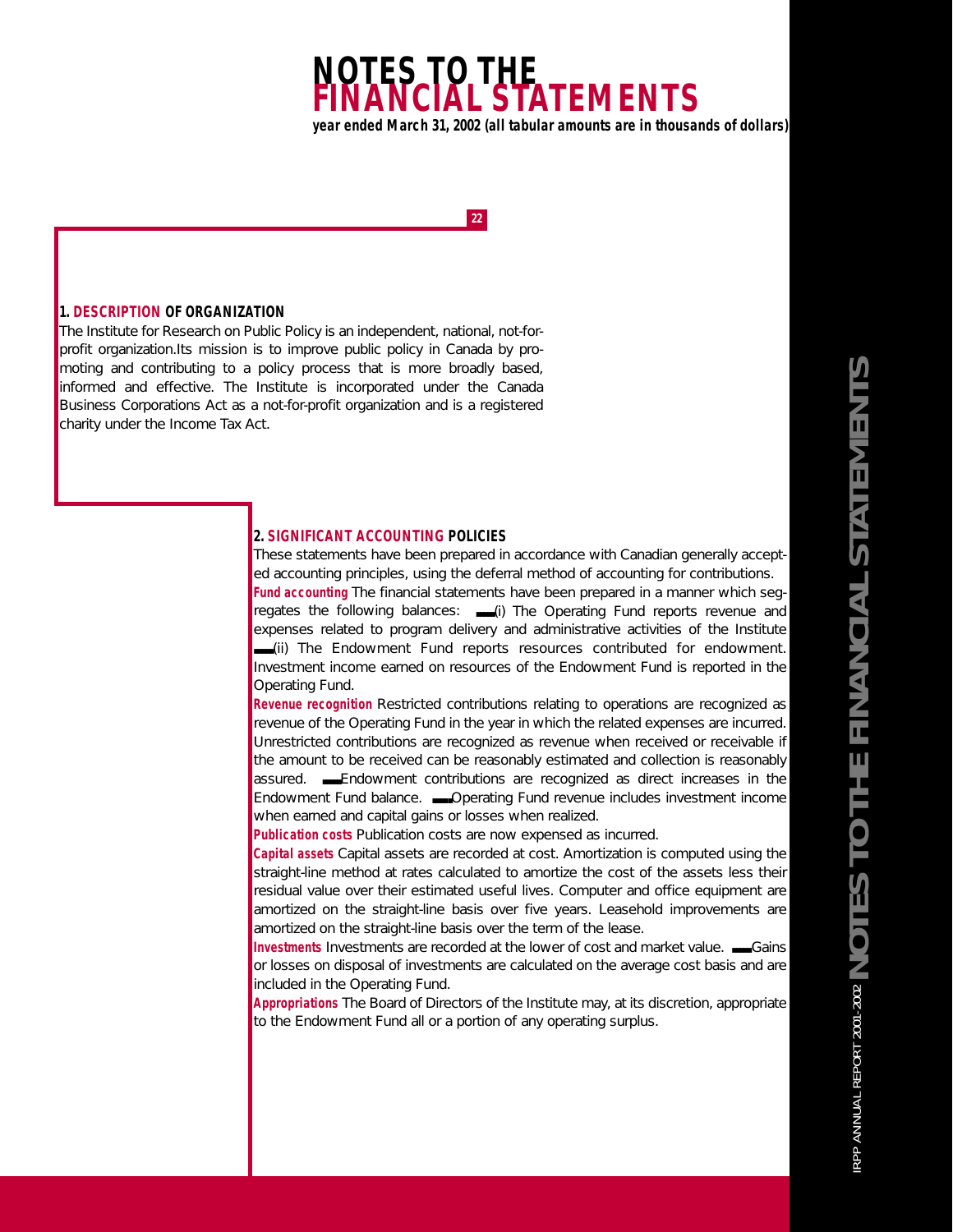#### **3. TRANSFER TO ENDOWMENT FUND**

**23**

The Operating Fund retains for its use investment revenue equivalent to **5%** of the average market value of the Endowment Fund at the end of the three preceding years. Under this formula, the Board of Directors has made available to the Operating Fund an amount of **\$2,074,950** (2001 -**\$2,044,283**). In addition, the Board of Directors approved the use of **\$308,396** for the current year's operations from the Operating Fund accumulated surplus (2001 - **\$588,297**). The balance of the investment income amounting to \$10,000 (2001 - \$958,000) remains in the Endowment Fund. **■**Investment income earned is reported as follows:

| 2002  | 2001   |
|-------|--------|
|       |        |
| 1,412 | 1.4031 |
| 1.152 | 1.762  |
| (170) | (139)  |
|       |        |
| 2 397 | .035   |
|       |        |
|       |        |

#### **4. MARKETABLE SECURITIES**

|               |        | 2002   |        | 2001   |
|---------------|--------|--------|--------|--------|
|               |        | Market |        | Market |
|               | Cost   | Value  | Cost   | Value  |
|               |        |        |        |        |
| Bonds         | 18,595 | 18,579 | 20,083 | 20,323 |
| <b>Stocks</b> | 17,213 | 23,542 | 15,327 | 21.277 |
|               | 35,808 | 42.121 | 35,410 | ,600   |

#### **5. CAPITAL ASSETS**

|                        | 2002 |              | 2001     |          |
|------------------------|------|--------------|----------|----------|
|                        |      | Accumulated  | Net Book | Net Book |
|                        | Cost | Amortization | Value    | Value    |
|                        |      |              |          | \$       |
| Computer equipment     | 294  | 229          | 65       | 84       |
| Office equipment       | 85   | 82           |          | 4        |
| Leasehold improvements | 63   | 63           |          |          |
|                        | 142  | 374          |          | QQ       |

IRPP ANNUAL REPORT 2001-2002 **NOTES TO THE FINANCIAL STATEMENTS**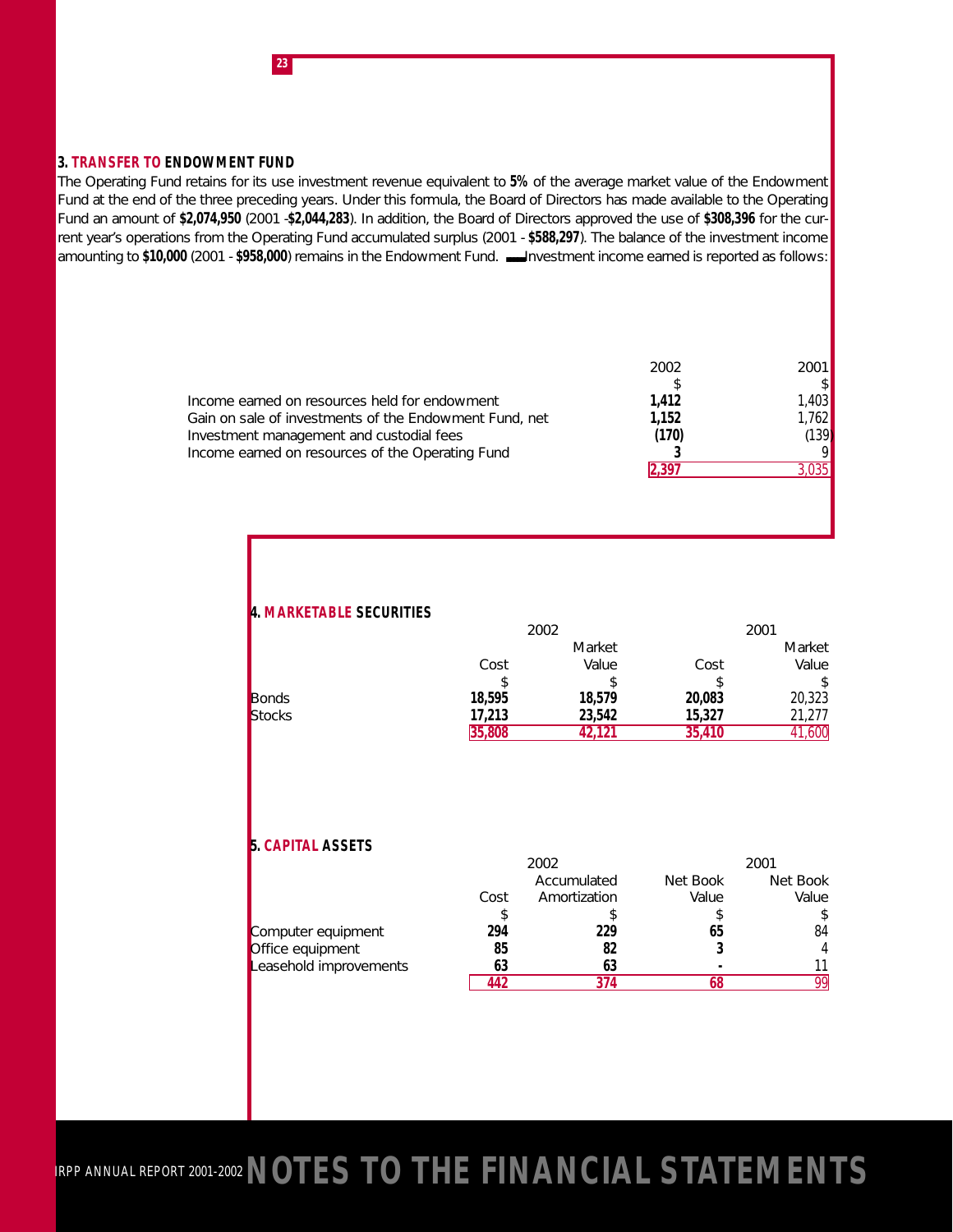#### **6. BANK INDEBTEDNESS**

A Canadian chartered bank has provided the Institute with a line of credit of \$500,000 at the prime lending rate. As security for any borrowings under the line of credit, a letter of undertaking has been provided to the lender confirming that the Endowment Fund investments are not subject to any encumbrances which would make them unavailable to service the Institute's debt. ■■■■■As at March 31, 2002, none of the line of credit has been used as the bank indebtedness results solely from outstanding cheques.

#### **7. DEFERRED REVENUE**

Deferred revenue in the Operating Fund relates to Policy Options subscriptions and will be reflected as revenue over the term of the subscription.

#### **8. DEFERRED CONTRIBUTIONS**

Deferred contributions represents amounts received and restricted for use on projects specified by the donors. Deferred contributions will be recognized as revenue of the Operating Fund in the period in which the expenses related to such specified projects are incurred.

#### **9. RESTRICTIONS ON NET ASSETS**

The assets of the Endowment Fund have been internally restricted by the Board of Directors of the Institute stipulating that these assets are to be managed permanently to support the operating activities of the Institute. These internally restricted amounts are not available for other purposes without approval of the Board of Directors.

**24**